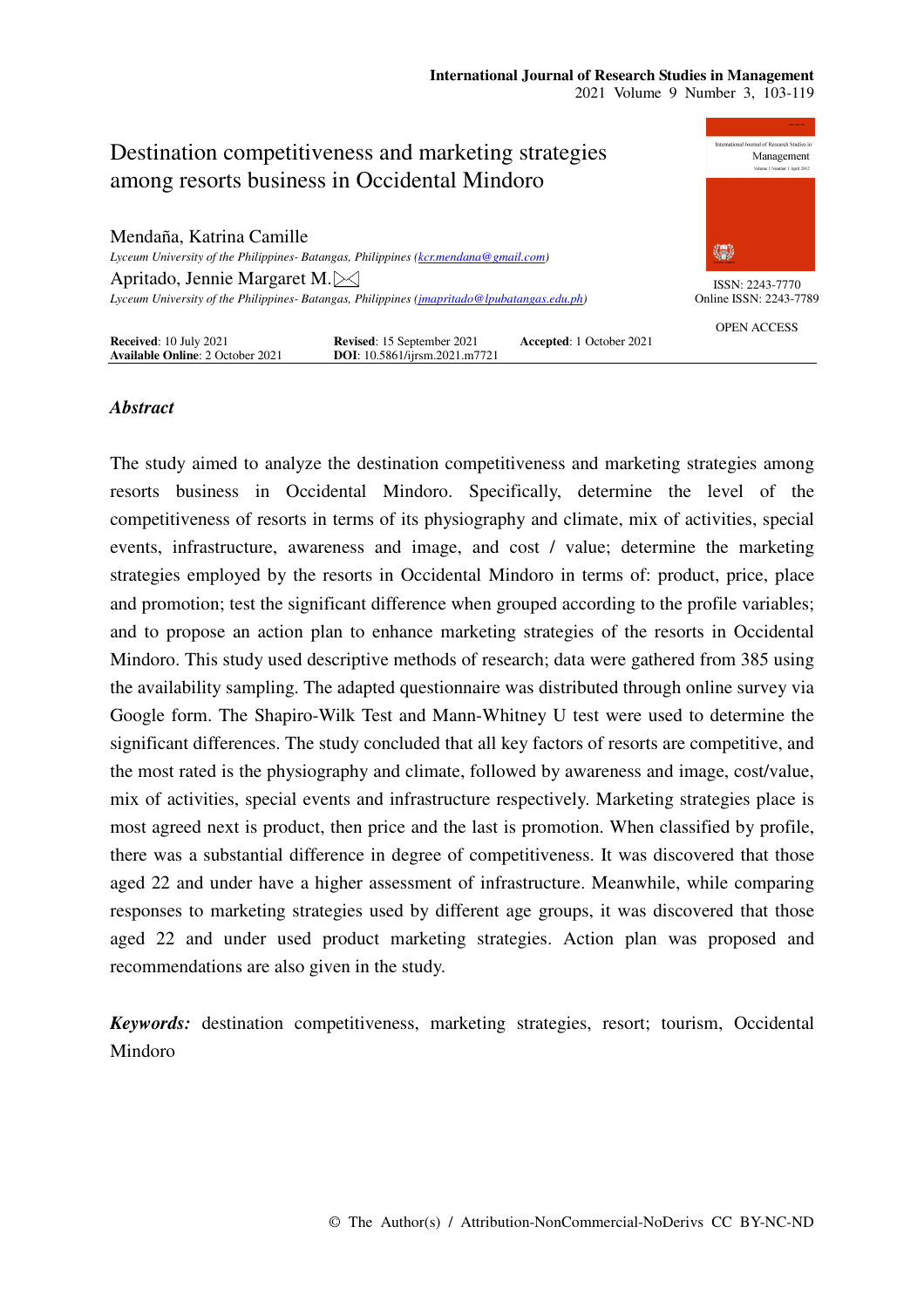## **Destination competitiveness and marketing strategies among resorts business in Occidental Mindoro**

#### **1. Introduction**

Studies on destination competitiveness which have gained scholarly attention in the early 1990s, are still significant due to the tough competition amongst tourism destinations according to the study of Mustafa, Omar, and Mukhiar, (2019) both in local and international level. Tourism has become a key tool for economic growth and employment development, demonstrating market competitiveness. Destinations must learn how to think more like businesses and develop new products, markets, and customers (Kubickova & Martin, 2019).

There is an agreement in the scholarly literature on tourism sector that it is difficult to define and specify the concept of tourism competitiveness due to the influence of multiple factors or dimensions that influence a destination's success (Salinas Fernández et al., 2019) as one of the primary economic resource in countries all over the world, this gives economic stability in terms of global tourism. In many developing countries, tourism is one of the most significant businesses, ranking third in terms of worldwide exports after fuels and chemicals. According UNWTO (2019), the growth in international tourist arrivals and receipts continues to outpace the world economy and both emerging and advanced economies are benefiting from rising tourism income.

As tourism industry continue to thrive amidst the ongoing challenges, the development of a market-oriented global promotion strategies is vital for a destination country's tourism economy, and improving destination competitiveness in the long term. (Lin et al., 2019) In the study of Goffi, et al. (2018) to view tourism in global perspective, the World Economic Forum (WEF) and Travel and Tourism Competitiveness Index (TTCI) reported that the industry is dominated by advanced countries. Those rising economies that have expressed worries about environmental sustainability, human resources, tourist job possibilities, and tourism prioritization.

Only when a marketing plan is implemented can a potential tourism destination's competitiveness be determined. The marketing mix is a popular technique for evaluating the marketing approach required to increase a destination's appeal to potential tourists. Marketing is a way to exert the destination's image as the promotional tool for positioning the destination in the market and for exposing destination's competitive advantages (Binter et al., 2016).

The Philippines is one of the countries in Southeast Asia that considers tourism to be an important source of revenue. As per the Philippine Statistics Authority (PSA) report in 2020 prior to COVID-19 pandemic, tourism's contribution to the country's GDP grew from 12.3 percent in 2018 to12.7 percent in 2019. It is also added that Domestic tourism expenditures also grew by 10.4 percent, from P2.85 trillion in 2018 to P3.14 trillion in 2019 (http://www.tourism.gov.ph).

Abundant with natural and man-made beauty, Philippines is the home of some of the world's finest destination. According to Cimbaljević et al. (2018), destination competitiveness is affected by the quality of tourism experience. The quality of a location's products, as well as its pre-trip planning, on-site, and after-trip experiences, are all closely linked to its competitive advantage, especially when tourists may participate in on-site co-creation tourism experiences.

As a tropical country, Philippines is the home of some of the world's finest resorts and classified as a top tourism destination. From the definition according to (Landman, 2020), resort is full-service lodging facility, intended primarily for vacationers and usually located in places frequented for relaxation or recreation, such as beaches, seashores, scenic or historic areas, ski parks, spas. The difference to a 'simple' hotel lies in the range of services and amenities offered. In most cases, a resort hotel offers entertainment and leisure activities. A Resort may be defined as a self-contained establishment that meets the majority of a vacationer's demands while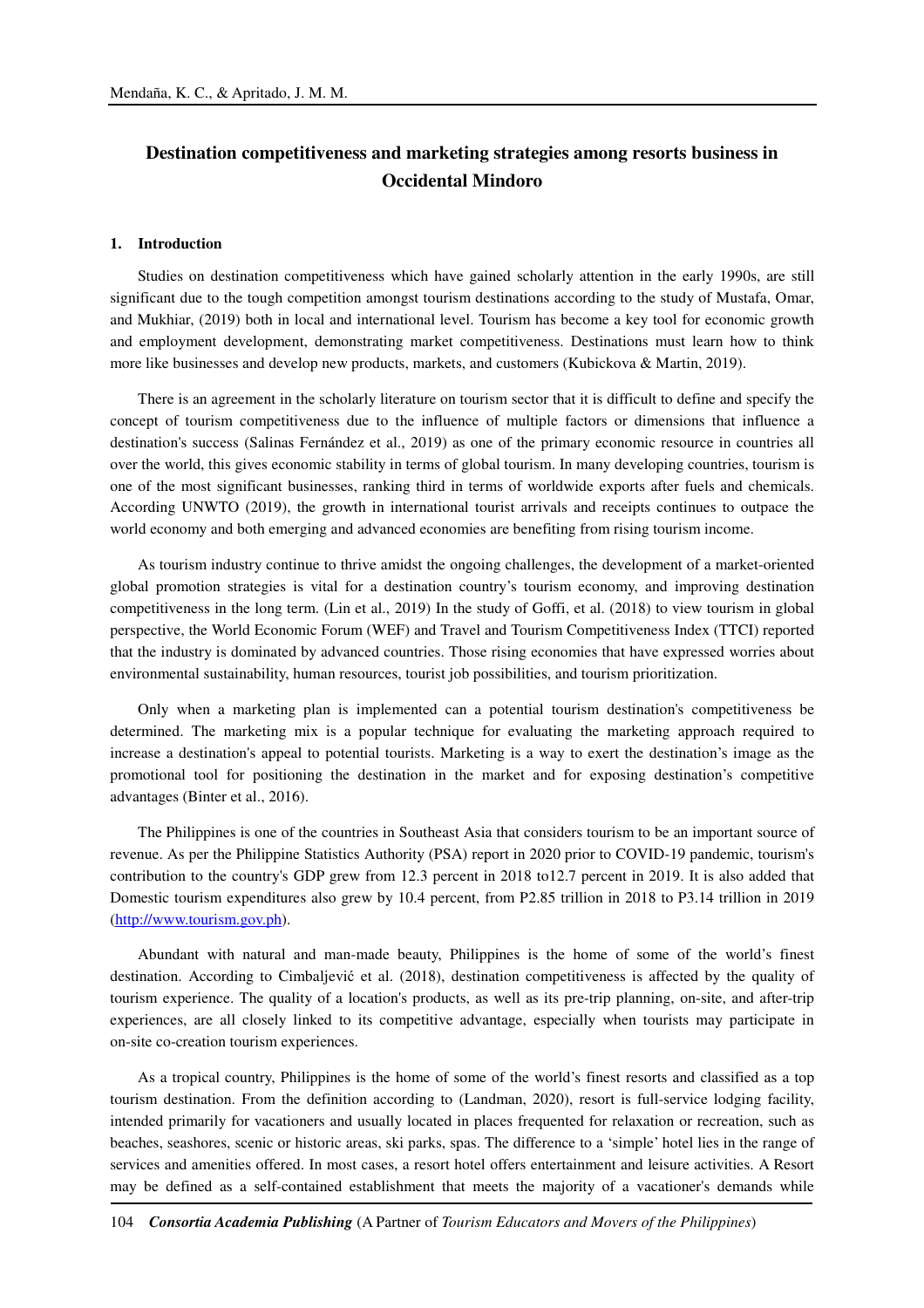keeping them on the grounds (lodging, food, drink, sports, entertainment, shopping, etc.).

Occidental Mindoro is one province in the Philippines that is part of MIMAROPA region (Mindoro, Marinduque, Romblon and Palawan) that is still on its early stage in developing its tourism industry. The province is mostly engaged on its agricultural products, however, there is an abrupt growth of tourism related establishment particularity resort businesses across the province in the middle of COVID-19 pandemic outbreak. Resort establishments are in rapid growth specially the beach resorts as the province are an island itself.

As the province's tourist sector grows, the provincial tourism council is beginning to collect data that will aid company owners in advertising their brands. Resorts in Occidental Mindoro are launching a marketing campaign using social media (Facebook, Twitter and Instagram). The town of Sablayan is the home of some of the best beach resort in Occidental Mindoro because of its white sand shores and it is the gateway to Apo Reef. Among the 3 major islands under the jurisdiction of Sablayan, Apo Island, is a protected area and a major SCUBA diving destination. Apo Island is part of the Apo Reef Natural Park or ARNP, a protected area located 15 nautical miles west of Sablayan, and 21 nautical miles northeast of the Calamian Islands in Northern Palawan (Sablayan Municipal Tourism Office, 2021).

Part of the study of destination competitiveness and marketing strategies of resorts business in Occidental Mindoro, the researcher seek the assistance of the Provincial Tourism Council for the data that will indicate the top resorts in the province. The researcher extracts the top 10 resorts which are all categorized as beach resort from the list provided by the Provincial Tourism Office, the data that they have are from the resorts that voluntarily submit their data and information.

The researcher used a relative study conducted by Ylagan (2018) that was applied in Batangas City that used the model of Ritchie & Crouch to identify the level of competitiveness of a destination and a relative study of Barlan and Festijo (2013) that used Marketing Mix Model to studied the promotional activities of beach resort in Mabini, Batangas. In this research study, Ritchie and Crouch model and Marketing Mix Model will be applied to the resorts business in Occidental Mindoro.

The researcher is encouraged to conduct this study to analyze the competitive inputs for marketing strategies of Top 10 beach resorts based on the data that is accumulated and recognized by the Tourism Information Center in the province of Occidental Mindoro. The results may be feasible for the future investors in the tourism industry in the province and to improve further the product and services of those that are already establish, provide tourist the assistance in terms of their decision making of their next vacation. This study will also serve as a knowledge enhancer to the stakeholders about the role of tourism industry particularly the resorts business to the locality of the province: host community, municipality, business sectors and its involvement to economy of the province. Furthermore, the outcome of the study may support as a reference to sustain the current performance of the resorts in the tourism and hospitality industry of Occidental Mindoro province.

The study aims approach the measure and understanding of the destination competitiveness, sustainability and governance, by creating a set of determinants and variable that could be of use for developing the resorts business in Occidental Mindoro. By analyzing the competitiveness inputs on its marketing strategy, it will also identify major issues of destination competitiveness and sustainability (Paunovic et al., 2020). Analyzing the competitiveness and marketing strategies of the resorts in a destination will help the whole destination itself to level up and provide the needed upgrades that will elevate the competitiveness as with resorts have played a pivotal role in tourism and can even be seen as the backbone of tourism (Viljoen et al., 2019).

#### **2. Methodology**

This study used descriptive methods of research to describe the gathered information as relate to the variables and determinants to know what the competitive analysis inputs for marketing strategies of beach resorts in Occidental Mindoro is. Descriptive research aims to describe a population, situation or phenomenon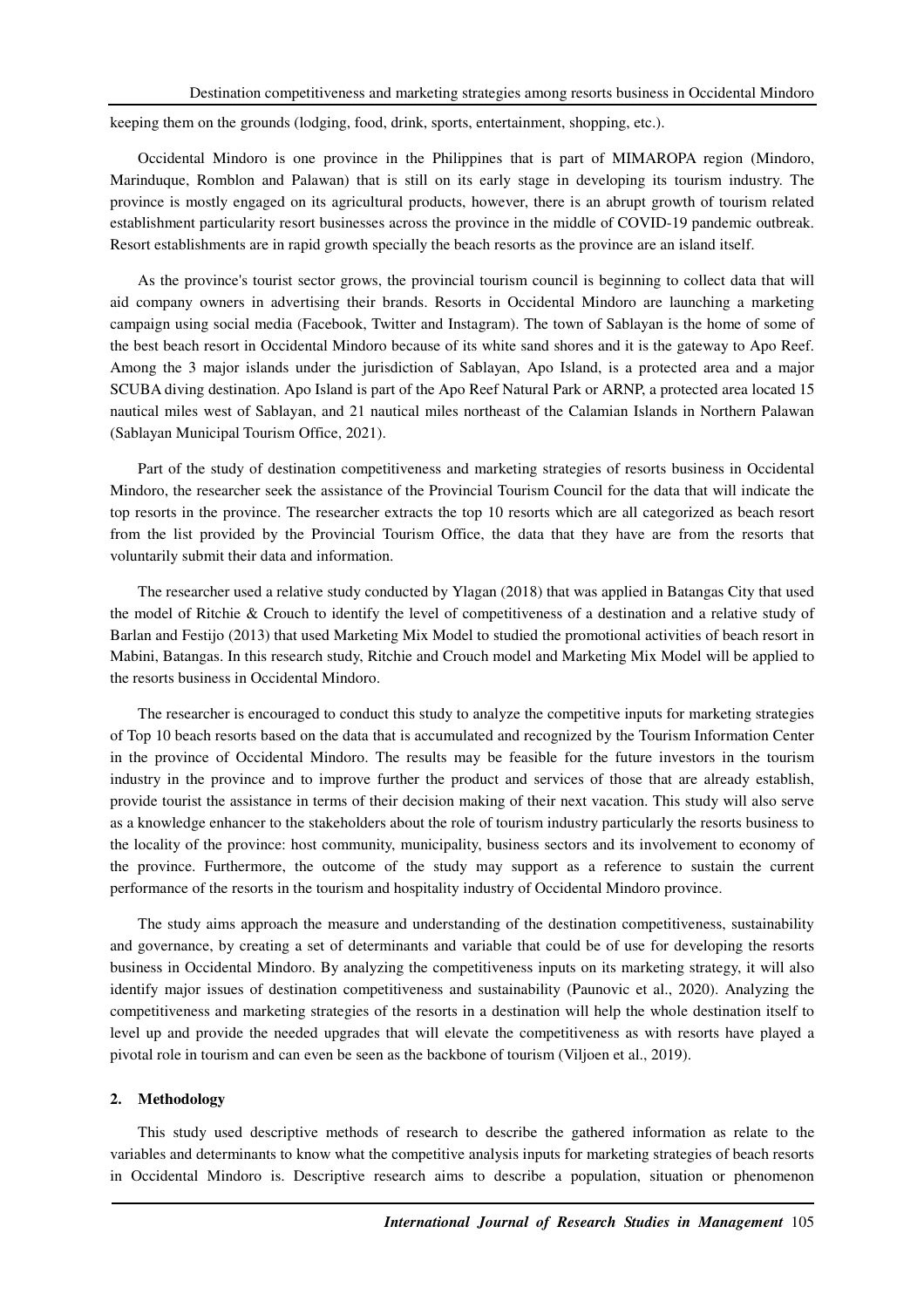accurately and systematically. It can answer what, where, when and how questions, but not why questions. (McCombes, 2020) A destination's competitiveness can be measured from gathering qualitative information (soft data) from surveys of tourists' opinions, tourism agents, or experts in the sector (Salinas Fernández et al.,2019) that will also be applied in gathering data for the marketing strategies that resorts business employed in Occidental Mindoro.

The participants of the study are locals of the province of Occidental Mindoro that experienced to be a guests/ tourist from selected resorts across in the province either in weekly, monthly, yearly or occasional basis. Participants can be male or female that range from 22 years old and below (Gen Z) up to 55 and above (Baby Boomers) who's either a student, employee, self-employed, or OFW currently working outside the country All participants must at least experienced to visit a resort for a purpose of spending day trip, vacationing, camping, attend tournament competition and water sports in the beach. By using Raosoft to compute the 5% margin of error, the researcher come up with an estimated number of 385 as participants. These respondents were chosen using the availability sampling. The researcher requested Ms. Roxanne de Vera, the head of Local Government Unit (LGU) -Tourism Office in the town of San Jose to disseminate the questionnaire in Google Form within the other towns of Occidental Mindoro by sharing the survey link with the other LGU-tourism offices.

This research used adapted questionnaire from the study of Ylagan (2018) to measure the competitiveness of the resorts in Batangas City and (Barlan & Festijo, 2013) as it used to evaluate the promotional activities of beach resort in Mabini, Batangas using the marketing mix model. The researcher is interested in knowing the destination competitiveness and marketing strategies among resort business in Occidental Mindoro.

The applicability of Ritchie and Crouch's competitiveness model for the assessment of tourism advantages and disadvantages of a relatively small, unknown region with under-developed tourism as to (Kovačević et al., 2017) will be used to assess the competitiveness of the resorts in Occidental Mindoro. The first part of the questionnaire refers to the demographic of the respondents. It will require them to disclose their age, sex, the frequency of their visit in the beach resort, what is the purpose of their visit and the respondent's occupation., 2nd part will determine the level of competitiveness Resorts in Occidental Mindoro in terms of the Physiography and Climate, Mix of Activities, Special Events, Infrastructure, Awareness and Image, and Cost/Value. The 3rd part is to determine the marketing strategies employed by the beach resorts in Occidental Mindoro in terms of product, price, place, and promotion.

The purpose of seeking the needed approval prior to the execution of data gathering is to have a set of questions that directly provide data to the research by means of online survey via Google form. This is to ensure that errors will not be encountered by the respondents as they answer the Google form, the researcher tried to answer the Google form. Lastly, the gathered data will be automatically synced in the Google drive of the researcher then tallied, interpreted, and analyzed. The researcher notified the confidentiality of the survey together with the Google form as it is indicated in the first part of the form itself. As soon as the needed approvals are given and the email of the respondents are identified, the researcher will start to send out the online forms.

To perform data analysis, the researcher used the following statistical tools. Frequency and percentage distribution were used to describe the demographic profile of the respondents. Weighted means and ranking were used to assess the Competitive Analysis Inputs for Marketing Strategies of Beach Resorts in Occidental. The result of Shapiro-Wilk Test revealed that p-values of four major variables are less than 0.05 which means that the data set is not normally distributed. Therefore, Mann-Whitney U test for two groups and Kruskal Wallis test for three groups were used as part of the non-parametric tests to determine the significant differences. The following Likert Scale was used in assessing the variables: 3.50-4.00 – Highly Competitive; Strongly Agree; 2.50-3.49 – Competitive; Agree; 1.50 – 2.49 – Moderately Competitive; Disagree; and 1.00 – 1.49 – Not Competitive; Strongly Disagree. In addition, all data were treated using a statistical software known as PASW version 26 to further interpret the result of the study using an alpha level of 0.05.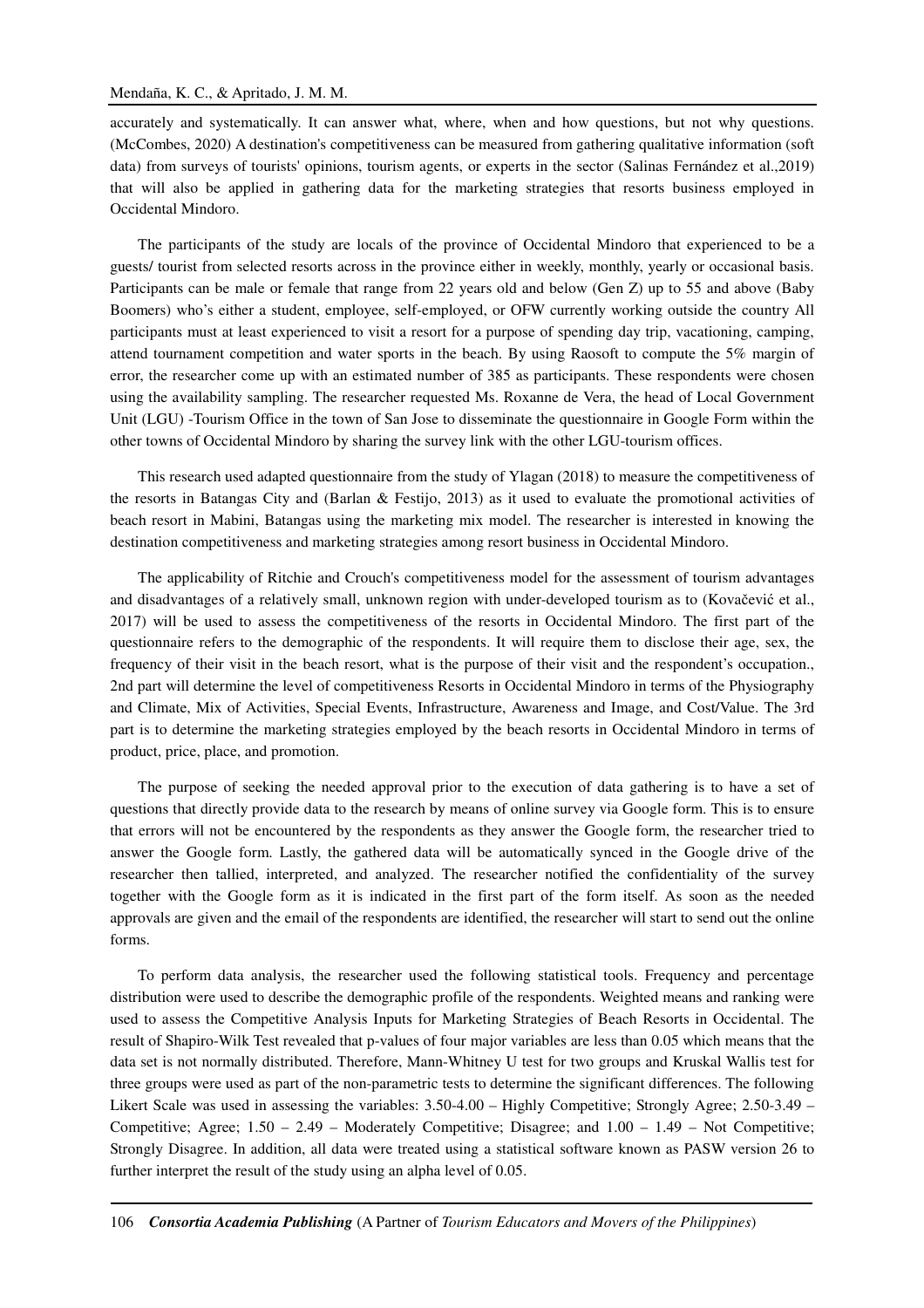The researcher ensured that respect will be established and prioritized before conducting the survey to genuinely connect with the participants and to collect authentic data. Prior to sending out of surveys, full consent will be requested from the participants. Email notification was sent out to clarify what data is valuable to collect by researcher. The researcher gave an ample time to the respondents in answering the questionnaire. Lastly, an adequate level of confidentiality needs to ensure by the research in gathering data from the survey participants.

## **3. Result and Discussions**

## **Table 1**

*Percentage of the Respondents' Profile* 

| Age                                   | Frequency      | Percentage $(\%)$ |
|---------------------------------------|----------------|-------------------|
| years old and below (Gen Z)           | 140            | 36.4              |
| ears old (Gen Y)                      | 187            | 48.6              |
| ears old (Gen X)                      | 50             | 13.0              |
| 55 years old and above (Baby Boomers) | 8              | 2.1               |
| <b>Sex</b>                            |                |                   |
| Male                                  | 156            | 40.5              |
| Female                                | 229            | 59.5              |
| Frequency of Visit                    |                |                   |
| weekly                                | 51             | 13.2              |
| monthly                               | 68             | 17.7              |
| yearly                                | 36             | 9.4               |
| occasionally                          | 220            | 57.1              |
| others                                | 10             | 2.6               |
| Purpose of visit                      |                |                   |
| Day trip to the beach                 | 223            | 57.9              |
| <b>Beach Vacation</b>                 | 102            | 26.5              |
| <b>Beach Camping</b>                  | 17             | 4.4               |
| <b>Beach Sports Tournament</b>        | 2              | $\cdot$ .5        |
| <b>Water Sports Activities</b>        | 11             | 2.9               |
| Others                                | 30             | 7.8               |
| Occupation                            |                |                   |
| Student                               | 167            | 43.4              |
| Employee                              | 163            | 42.3              |
| Self-Employed                         | 33             | 8.6               |
| <b>OFW</b>                            | 18             | 4.7               |
| Others                                | $\overline{4}$ | 1.0               |

Table 1 presents the percentage of the respondent's profile; the highest rank belongs to aged 23-38 years old (Gen Y) with 187 or 48.6 percent; female respondents with 229 or 59.5 percent; occasionally ranked the highest in frequency of visit with 220 or 57.1; day in a beach ranked the highest responds with 223 or 57.9 percent; and student as the highest rank with 167 or 43.4 percent.

The researcher agreed with the study conducted by Liberato et al. (2018), Tourists from generation Y are thought to be highly adaptable when it comes to vacation dates and places. They also exhibit a wide range of personality qualities, from outgoing, flexible, and optimistic to demanding. They like to spend their time outside. In addition, the study of Choudhary and Gangotia (2017) suggested that this age group is frequently exposed to technology, which includes exploring travel information and making their own decisions. Because of the information that this group age is being aware of, according to Başarangil and Nişikli (2017), Gen Y also studied the effects of sustainable culture tourism perception on the intention to visit and weather to revisit.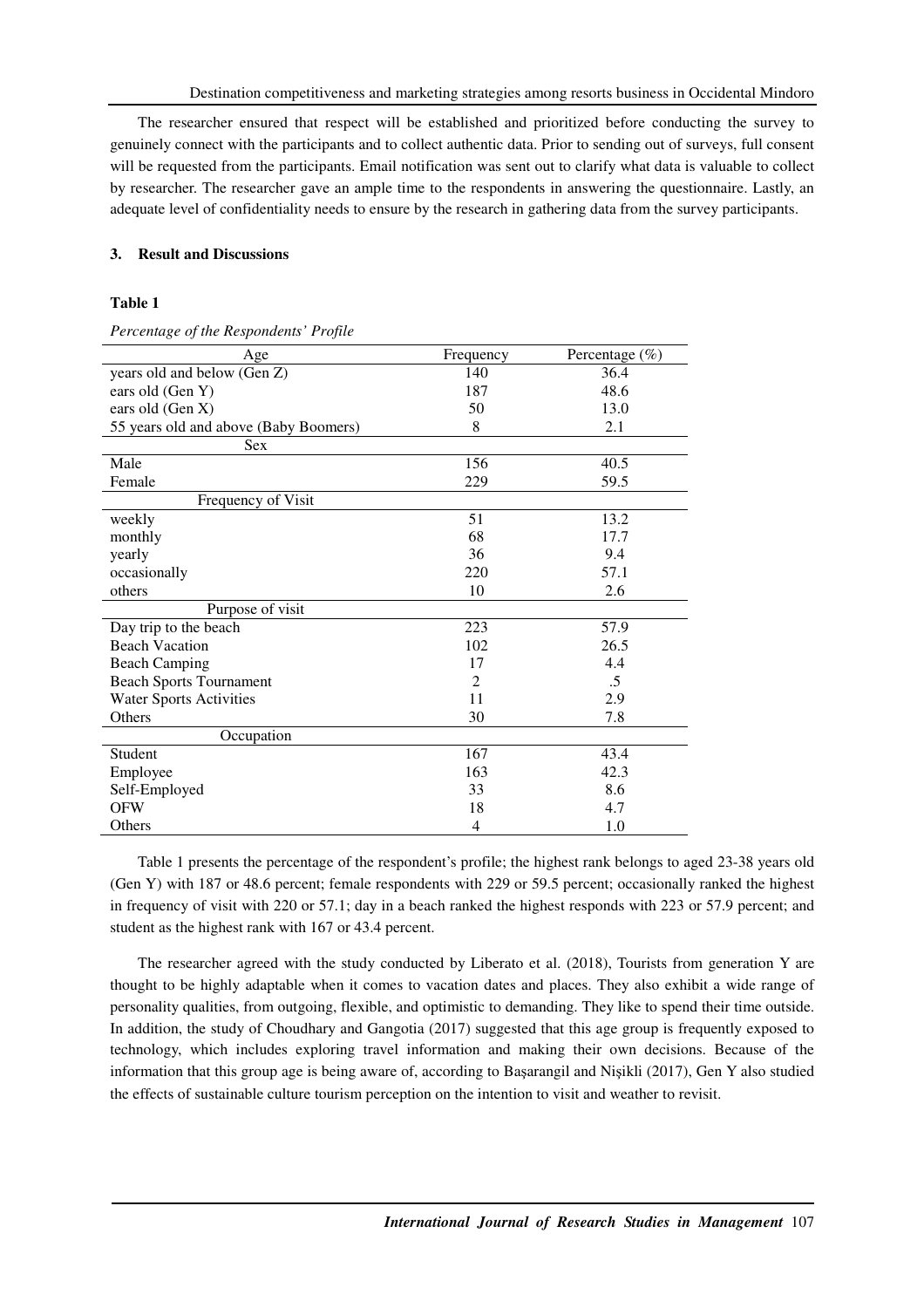## **Table 2**

|  |  | Level of Competitiveness of Resorts in terms of Physiography and Climate |
|--|--|--------------------------------------------------------------------------|
|  |  |                                                                          |

| Indicators                                                                       | WМ   | VI          | Rank |
|----------------------------------------------------------------------------------|------|-------------|------|
| Variety of adventurous, challenging and exciting outdoor trips (kayaking, diving | 2.94 | Competitive | 4    |
| snorkeling, etc.)                                                                |      |             |      |
| Opportunity to be close to nature                                                | 3.39 | Competitive |      |
| Opportunities for nature adventure                                               | 3.34 | Competitive | 2    |
| Diversity of athletic or water sports activities                                 | 2.93 | Competitive | 5    |
| Offers leisure activities                                                        | 3.01 | Competitive | 3    |
| Composite Mean                                                                   | 3.12 | Competitive |      |

Table 2 presents the level of competitiveness of resorts in terms of physiography and climate. The composite mean of 3.36 which indicates that it is competitive. Among the items cited, good weather conditions got the highest weighted mean score of 3.54 and assessed as highly competitive. Followed by the quality of natural scenery and landscapes/ environment with the mean of 3.47 and the pleasant built environment with the mean of 3.34 assessed as both. However, items such as lively rural atmosphere (3.33), cleanliness of the destination (3.30) and unspoiled nature/green areas (3.20) obtained the lowest mean score and rated the least but still assessed as competitive One of the reasons tourists visit a beach resort is to enjoy both the sun and the sea. Some forms of tourism are more weather sensitive than others, to the point that the weather can impact or limit the scheduling and regular performance of tourism activities according to Gómez-Martín et al. (2017).

According to Schmuck et al. (2017), advertising is essential in expressing firms' and organizations' pro-environmental images and promoting environmentally friendly product features in order to raise public awareness on certain themes or problems. Unspoiled environment is a novel idea in Occidental Mindoro, where the tourist sector is likewise in its infancy. Similarly, there is a need to address a growing issue of tourism space being potentially limited and thus contested terrain, as recognized in comprehensive research into residents' perceptions, and if there is a need to examine more carefully why, how, and with what implications conflicts not only arise but also aggravate Hjalager (2020) its residents. Some tourism destinations in the province are located in the local community that are not well aware of the concept of green tourism.

## **Table 3**

*Level of Competitiveness of Resorts in terms of Mix of Activities* 

| <b>Indicators</b>                                     | WM   | VI                        | Rank |
|-------------------------------------------------------|------|---------------------------|------|
| Good Weather conditions                               | 3.54 | <b>Highly Competitive</b> |      |
| Unspoiled nature/green areas                          | 3.20 | Competitive               | 6    |
| Cleanliness of the destination                        | 3.30 | Competitive               | 5    |
| Pleasant built environment                            | 3.34 | Competitive               | 3    |
| Lively rural atmosphere                               | 3.33 | Competitive               | 4    |
| Quality of natural scenery and landscapes/environment | 3.47 | Competitive               |      |
| Composite Mean 3.36 Competitive                       |      |                           |      |

Table 3 presents the level of competitiveness of resorts in terms of mix of activities. The composite mean of 3.12 indicates that it is competitive. Among the items cited, opportunity to be close to nature got the highest weighted mean score of 3.39 and assessed as competitive. Followed by the opportunities for nature adventure and offers leisure activities with a mean score of 3.34 and 3.01, respectively and both assessed as competitive. However, items such as variety of adventurous, challenging and exciting outdoor trips (kayaking, diving snorkeling, etc.) (2.94), and diversity of athletic or water sports activities (2.93) obtained the lowest mean score and rated the least but still competitive.

It is critical to have expertise of merging both tangibles and intangibles in tourism and hospitality goods in order to give an integrated picture that captures the consumers' holistic experience (Ahn ,2019). Because the majority of the guests come as family bookings, there should be a selection of beach resort activities appropriate to children, adults, and the elderly. Outdoor activities in resorts typically take use of the good climate and natural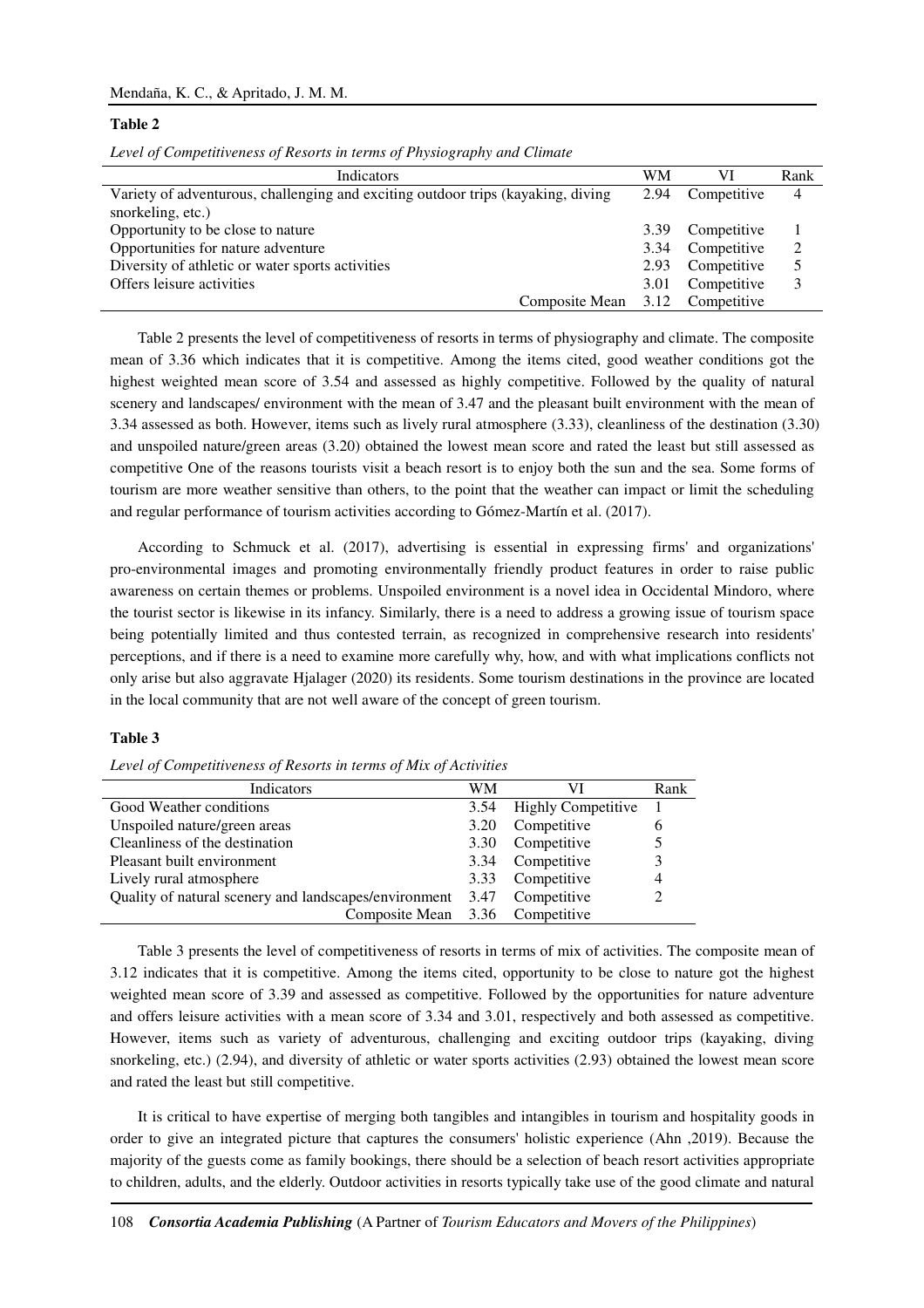desert or tropical environment. The beachfront offers a variety of activities. Kayaking, banana boat rides, and jet skiing are just a few of the water sports available (Marasigan & Borbon, 2020). According to Srisangkaew (2017), potential planning is required in various marketing strategies and methods to deal with shifting client patterns and demand, which have gotten increasingly complex.

## **Table 4**

*Level of Competitiveness of Resorts in terms of Special Events* 

| Indicators                                     | WМ   |             | Rank |
|------------------------------------------------|------|-------------|------|
| Offers weddings, birthdays seminar reception   | 3.37 | Competitive |      |
| Conduct of evening entertainment and nightlife | 3.12 | Competitive |      |
| Conduct sports tournament                      | 2.85 | Competitive |      |
| Composite Mean                                 | 3.11 | Competitive |      |

Table 4 presents the level of competitiveness of resorts in terms of special events. The composite mean of 3.11 which indicates that it is competitive. Among the items cited, offers weddings, birthdays seminar reception got the highest weighted mean score of 3.37 and assessed as competitive. Followed by the conduct of evening entertainment and nightlife with 3.12 which was also assessed as competitive. However, that tally showed that conducting sports tournament (2.85), was rated the least.

As COVID-19 pandemic pushed the closure of most hotels in the county, beach resorts offer an al fresco (open air) set up that is approved by the Inter-Agency Task Force (IATF). Birthdays are also celebrated at the beach resort for a more enjoyable environment where children can play along the beach, adults can enjoy beach activities, and the elderly may relax and breathe fresh air. Seminars are held in beach resorts to provide a more relaxed setting and to lift the spirits of the participants.

According to Moy et al. (2017) wedding destinations have grown in popularity over the last decade, and they are now recognized as a key market sector for destinations to target. Aside from typical beach resort products, there is a need to enhance tourist demand by concentrating on other kinds of tourism; wedding-based tourism has garnered considerable attention in recent years, giving new tourism prospects in response to such demand (Amara, 2017). Water provides a plethora of recreational and tourism options according to Folgado-Fernández et al. (2018) that will serve as a venue for the water sports tournament. Because it is not customary to assess the success of tourism on a place, not all stakeholders of a sport tourism destination profit from these events. Tourism must be planned, and the input of all stakeholders in a location, including citizens, government officials, and company owners, must be considered (Hritz & Cecil, 2019).

## **Table 5**

*Level of Competitiveness of Resorts in terms of Infrastructure* 

| Indicators                                         | WМ   |             | Rank         |
|----------------------------------------------------|------|-------------|--------------|
| The building is old or historic visually appealing | 2.84 | Competitive |              |
| The place is modern or visually appealing          | 3.12 | Competitive |              |
| With improve sidewalks, pathways and hallways      | 3.15 | Competitive | C            |
| With accessible and Hi-speed WIFI connections      | 2.68 | Competitive | <sub>(</sub> |
| Convenience and access of local transportation     | 3.16 | Competitive |              |
| Accessibility of facilities by disabled persons    | 2.92 | Competitive |              |
| Composite Mean                                     | 2.98 | Competitive |              |

Table 5 presents the level of competitiveness of resorts in terms of infrastructure. The composite mean of 2.98 which indicates that it is competitive. Among the items cited, convenience and access of local transportation got the highest weighted mean score of 3.16 and assessed as competitive. Followed by with improve sidewalks, pathways and hallways with 3.15 and the place is modern or visually appealing with 3.12 which the two are competitive. However, items such as accessibility of facilities by disabled persons (2.92), the building is old or historic visually appealing (2.84) and with accessible and Hi-speed WIFI connections (2.68) obtained the lowest mean score and rated the least. This is similar with Marasigan and Borbon, (2021) stating that these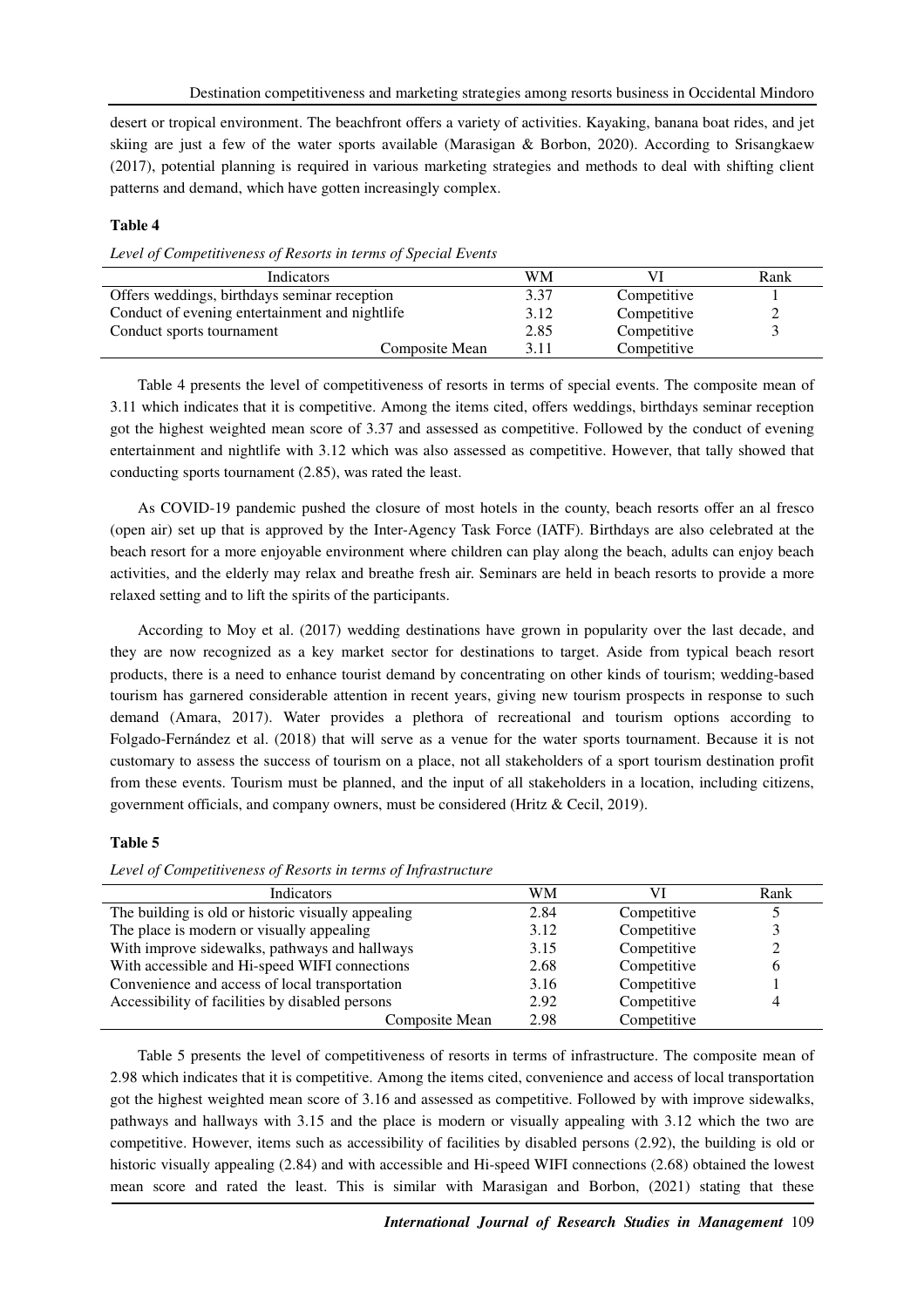infrastructure facilities are given so much attention by the resort management, but customers, since they have expectation on this, give focus of their observation on how the entire resort looks like, thus, the customers look at the place as a whole. Tourism infrastructure that fulfills the demands of tourists and provides simple access to places can help to improve the destination's image and increase visitors' desire to return (Giao et al, 2020). Fast internet connection is one of the things that guests who enjoy uploading their holiday activities and conducting live streaming consider while picking their chosen place. While most guest are particular to the internet connectivity in a destination, according to Li et al., (2018), there is an ongoing push that advocates for reducing digital usage over the holidays.

#### **Table 6**

*Level of Competitiveness of Resorts in terms of Awareness and Image* 

| Indicators                                                                        | WМ   | VI          | Rank |
|-----------------------------------------------------------------------------------|------|-------------|------|
| Beach resort is a destination point                                               | 3.46 | Competitive |      |
| Maintained natural resources and physical environment                             | 3.34 | Competitive | 2    |
| Practice environmental friendliness (use biodegradable products, recyclable       | 3.17 | Competitive | 5    |
| materials)                                                                        |      |             |      |
| Reflect environmentalist characteristics (observe in their management system such | 3.21 | Competitive | 4    |
| as: switch-off lights and air-conditioned units when not in use and saving water  |      |             |      |
| consumption)                                                                      |      |             |      |
| Promote eco-friendly or environmental image                                       | 3.29 | Competitive | 3    |
| Composite Mean                                                                    | 3.29 | Competitive |      |

Table 6 presents the level of competitiveness of resorts in terms of awareness and image. The composite mean of 3.29 which indicates that it is competitive. Among the items cited, beach resort is a destination point got the highest weighted mean score of 3.46 and assessed as competitive. Followed by maintained natural resources and physical environment with 3.34 and promote eco-friendly or environmental image with 3.29 which the two are competitive. However, items such as reflect environmentalist characteristics (observe in their management system such as: switch-off lights and air-conditioned units when not in use and saving water consumption) (3.21), and practice environmental friendliness (use biodegradable products, recyclable materials) (3.17) obtained the lowest mean score and rated the least. Beach resort as a destination topped the rank in the table of awareness and image. Most of the beach resorts in Occidental Mindoro are considered as main destination in their own respective town. The exclusiveness of some beach resorts makes them as the destination itself, naming few are: Pandan Isand in Sablayan, Inasakan Beach and Grace Island that both in the town of San Jose. As tourism in the province is at its early stage, the importance of awareness and image to beach resorts management is vital for them to be consider as a destination in their locality and boost the curiosity of tourist from another town to visit their place. According to Carvache-Franco et al. (2018), there is a scientific literature that acknowledges the relevance of satisfaction that promotes a destination and the favorable influence that it causes when linking it to the wish to return and for being seen as a moderating element of the destination's image. The majority of studies on destination image have concentrated on assessments of its components and their relationships to tourist pleasure and loyalty, as well as the keys to effective projection (Almeida-Garcíaa et al., 2020).

#### **Table 7**

*Level of Competitiveness of Resorts in terms of Cost/Value* 

| Indicators                                                   | WМ   | VI               | Rank           |
|--------------------------------------------------------------|------|------------------|----------------|
| Reasonable fees (environmental/entrance fees, corkage, etc.) | 3.28 | Competitive      |                |
| Value for money                                              |      | 3.23 Competitive | 2.5            |
| No hidden charges                                            |      | 3.22 Competitive |                |
| Appropriate prices for the services received                 |      | 3.23 Competitive | 2.5            |
| Promotes energy conservation                                 | 3.11 | Competitive      | $\overline{4}$ |
| Composite Mean 3.22 Competitive                              |      |                  |                |

Table 7 presents the level of competitiveness of resorts in terms of cost/value. The composite mean of 3.22 which indicates that it is competitive. Among the items cited, reasonable fees (environmental fees, entrance fees, corkage, etc.) got the highest weighted mean score of 3.28 and assessed as competitive. Followed by appropriate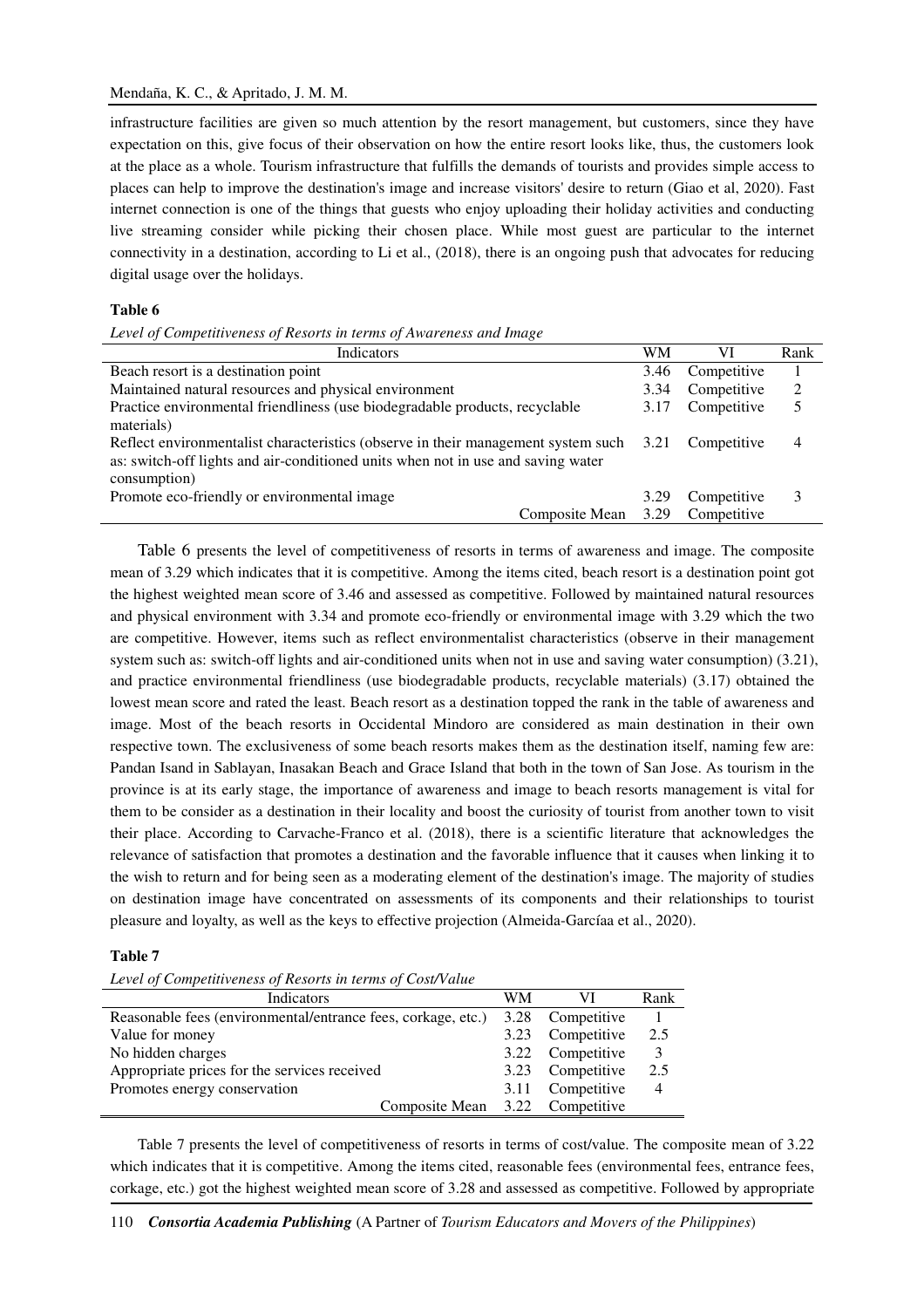prices for the services received and value for money with same 3.23 and both are assessed as competitive. However, items such as no hidden charges (3.22), and promotes energy conservation (3.11) obtained the lowest mean score and rated the least One of the variables that tourists evaluate while planning a vacation and making decisions is cost/value. Reasonable costs (environmental fees, entry fees, corkage, and so on) ranked first among the researcher's responses. As tourist are particular in the manner of their spending, they are well aware and have a positive reaction towards the collection of reasonable fees such as environmental fees, entrance fees, corkage, etc. Environmental fees are one of reasonable fee that is starting to sink in into the understanding of the local tourist and has become more aware of its benefits to the destination as they are considered as public goods, that are vulnerable to overexploit and over consume. The result agreed with the findings of Witt (2019), that despite differences in facilities, visitor profiles, and existing admission prices, it demonstrated a reasonably favorable comparable trend in their visitors' willingness to pay for environmental fees of those places being preserved. It is also supported by the study of Thushari et al. (2017), that the imposition of admission fees would not only prevent over tourism and, as a result, waste, but will also contribute to the introduction and maintenance expenses. Future development plans may regard energy and tourism to be an essential component of contemporary society and vital pillars of global sustainable growth (Khan & Hou, 2020).

#### **Table 8**

|  |  | Summary Table on the Level of Competitiveness of Resorts |  |
|--|--|----------------------------------------------------------|--|
|  |  |                                                          |  |

| Indicators               |                | WМ   |             | Rank |
|--------------------------|----------------|------|-------------|------|
| Physiography and Climate |                | 3.36 | Competitive |      |
| Mix of Activities        |                | 3.12 | Competitive |      |
| <b>Special Events</b>    |                | 3.11 | Competitive |      |
| Infrastructure           |                | 2.98 | Competitive | O    |
| Awareness and Image      |                | 3.29 | Competitive |      |
| Cost/Value               |                | 3.22 | Competitive |      |
|                          | Composite Mean | 3.18 | Competitive |      |

Table 8 presents the summary table on the level of competitiveness of resorts when grouped according to profile. The composite means of 3.18 which indicates that it is competitive. Among the items cited, physiography and climate got the highest weighted mean score of 3.36 and assessed as competitive. Followed by awareness and image (3.29) and cost/value with 3.22 that are both are assessed as competitive. However, items such as mix of activities (3.12), special events (3.11) and infrastructure (2.98) obtained the lowest mean score and rated the least. The wealth of natural beauty on land and water makes the beach resort more enticing to tourists. Furthermore, there is strong evidence that weather and climate have a major impact on visitor motivation, destination, attractiveness, and expenditure (Matthews et al., 2019). In the study of Friedrich et al., (2020), climate, weather, and seasonality all have an impact on visitor behavior and happiness, as well as travel reasons, according to the findings of the researcher's survey. To address the new normal scenario in tourism industry, there should be infrastructure that will address such issues. Based on the findings of Thiel et al. (2021), it is advised that adequate PPE-related signage and trash containers be provided, that general and rigorous waste disposal laws be established, and that enforcement be improved. It will offer resort infrastructure with the means to protect tourist health and safety.

#### **Table 9**

|  | Marketing Strategies of Resorts in terms of Product |  |  |  |
|--|-----------------------------------------------------|--|--|--|
|--|-----------------------------------------------------|--|--|--|

| Indicators                                                      | WМ   | VI    | Rank |
|-----------------------------------------------------------------|------|-------|------|
| Variety of products                                             | 3.25 | Agree | 6    |
| Promptness and courteous service                                | 3.28 | Agree |      |
| Quality of food and beverage                                    | 3.36 | Agree |      |
| Quality of recreational facilities                              | 3.16 | Agree |      |
| Arrangement and presentation of rooms/cottages                  | 3.27 | Agree | 4.5  |
| Good and proper ventilation and lightning                       | 3.29 | Agree | 2    |
| Sanitation and cleanliness of the resort and their surroundings | 3.27 | Agree | 4.5  |
| Composite Mean                                                  | 3.27 | Agree |      |
|                                                                 |      |       |      |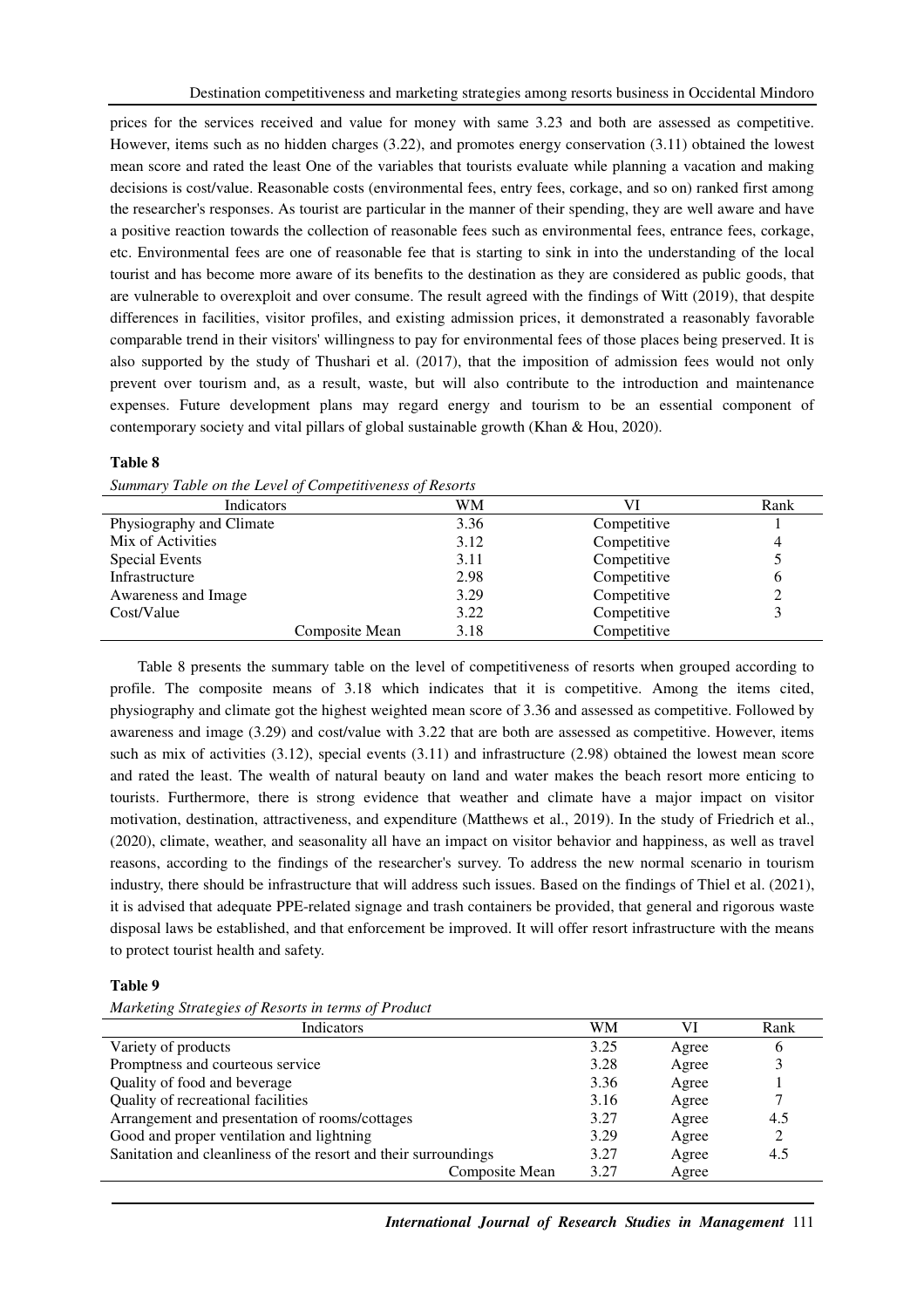Table 9 presents the marketing strategies of resorts in terms of product. The composite mean of 3.27 which indicates that it is agree. Among the items cited, quality of food and beverage got the highest weighted mean score of 3.36 and assessed as agree. Followed by good and proper ventilation and lightning (3.29) and promptness and courteous service with 3.28 that are both are assessed as agree. At the same time, items such as arrangement and presentation of rooms/cottages (3.27), sanitation and cleanliness of the resort and their surroundings (3.27), variety of products (3.25) and quality of recreational facilities (3.16) obtained the lowest mean score and rated the least. Gastronomic travel is becoming a frequent occurrence, and it is commonly acknowledged that food plays an essential role in the decision-making process for visitors. Food and beverages (e.g. wine, beer, spirits, etc.) may serve as a particularly important motivator for those individuals who have a passion for food and beverages but who are not food professionals, often referred to as "foodies". Allocating resources to develop food and beverage goods and create marketing campaigns centered on food and beverage experiences (FBEs) has become a standard offering within destination marketing (Knollenberg et al., 2020). In addition, experiencing the total essence of local tourism is by tasting the native cuisine of the host destination. Local food and beverage is seen to have a larger part in establishing distinct identities to places. Food tourists are motivated to have unique experiences and build ties to certain resorts/destinations because of their distinctive flavor, meticulous preparation, and exquisite décor (Tsai, 2016).

## **Table 10**

| Marketing Strategies of Resorts in terms of Price      |      |       |      |
|--------------------------------------------------------|------|-------|------|
| Indicators                                             | WМ   | VI    | Rank |
| Affordability of rates of rooms/cottages               | 3.31 | Agree | っ    |
| the price vary according to quality                    | 3.32 | Agree |      |
| the price vary according to target market              | 3.25 | Agree | 4    |
| the price are based on the prevailing market condition | 3.28 | Agree | 3    |
| acceptance of price                                    | 3.23 | Agree | 5    |
| use discount cards / membership                        | 2.98 | Agree | 6    |
| Composite Mean                                         | 3.23 | Agree |      |

Table 10 presents the marketing strategies of resorts in terms of price. The composite mean of 3.23 which indicates that it is agree. Among the items cited, the price vary according to quality got the highest weighted mean score of 3.32 and assessed as agree. Followed by affordability of rates of rooms/cottages at 3.31 and the price are based on the prevailing market condition with 3.28 that are both are assessed as agree. At the same time, items such as the price vary according to target market (3.25), sanitation and cleanliness of the resort and their surroundings (3.27), acceptance of price (3.23) and use discount cards / membership (2.98) obtained the lowest mean score and rated the least. Upon tallying the results for marketing strategy according to price, vary according to quality is the top most priority of the respondents. Quality is what everyone aims for in return of the amount they paid and resort establishments are not exempted when it comes to that concern as tourist will always expect to get more that what they paid for. In the study of Hutami and Narottama (2021), using low-cost prices and offering unique promotions is a key component of marketing activity. Furthermore, one of the viewpoints that defined the consumers' purchasing behavior is the price that compensates service quality and product quality in the direction of customer happiness. As a result, the price given by the business, whether expensive or cheap, reasonable or unreasonable, serves as a guideline for the consumer in deciding whether or not to proceed with the purchase (Mohammed et al., 2017).

## **Table 11**

*Marketing Strategies of Resorts in terms of Place* 

| Indicators                                       | WМ   |       | Rank |  |
|--------------------------------------------------|------|-------|------|--|
| The cleanliness of the place is well maintained. | 3.28 | Agree |      |  |
| Service amenities are accessible.                | 3.25 | Agree |      |  |
| The place is accessible for a transportation.    | 3.35 | Agree |      |  |
| Good image of the destination                    | 3.42 | Agree |      |  |
| Accessibility of the destination                 | 3.36 | Agree |      |  |
|                                                  |      |       |      |  |

112 *Consortia Academia Publishing* (A Partner of *Tourism Educators and Movers of the Philippines*)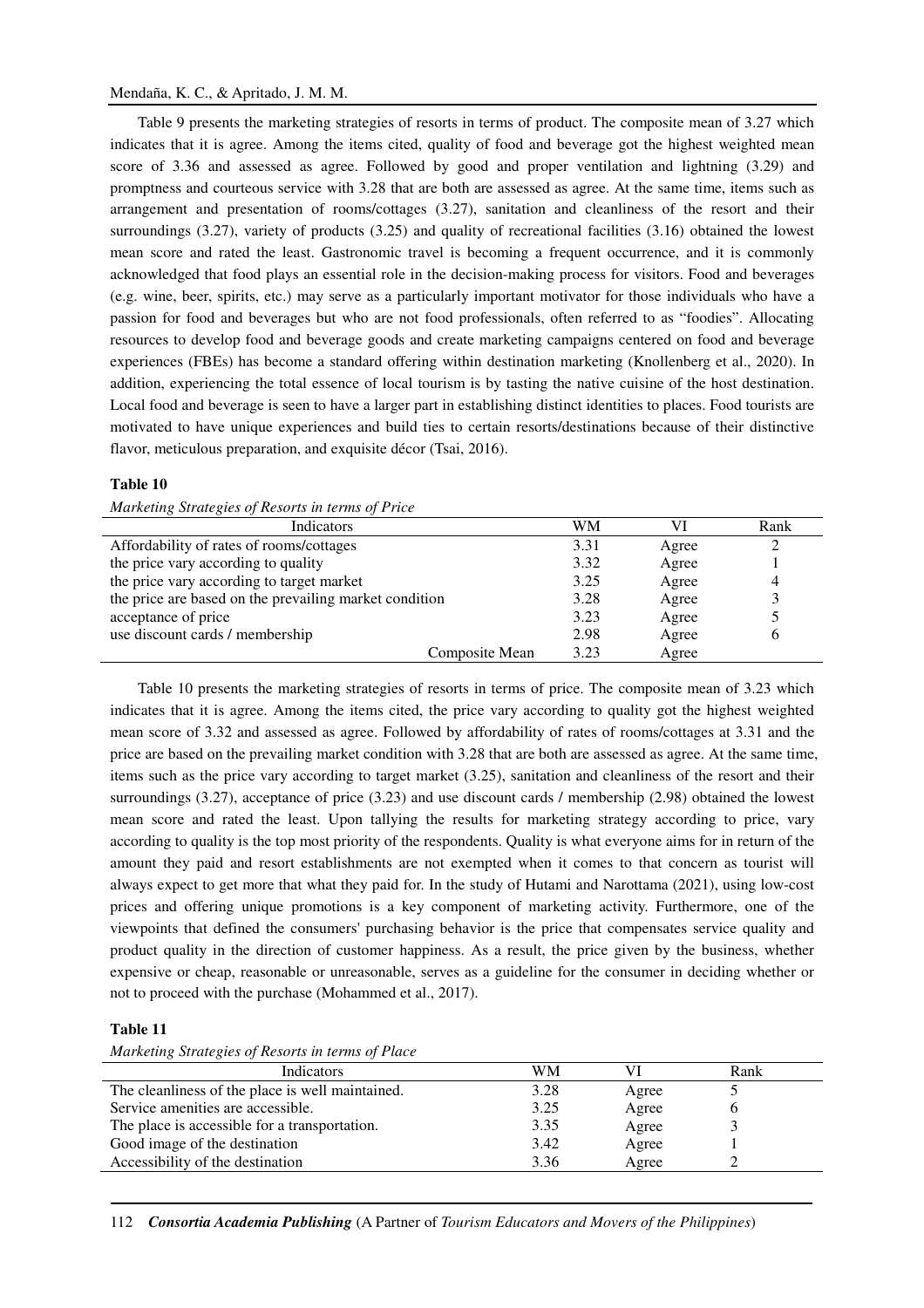Destination competitiveness and marketing strategies among resorts business in Occidental Mindoro

| <b>Table 11</b> continued       |                     |      |       |  |
|---------------------------------|---------------------|------|-------|--|
| With proper waste disposal      |                     | 3.20 | Agree |  |
| The place is safety and secured |                     | 3.30 | Agree |  |
|                                 | Composite Mean 3.31 |      | Agree |  |

Table 11 presents the marketing strategies of resorts in terms of place. The composite mean of 3.31 which indicates that it is agree. Among the items cited, the good image of the destination got the highest weighted mean score of 3.42 and assessed as agree. Followed by accessibility of the destination at 3.36 and the place is accessible for a transportation. With 3.35 that are both are assessed as agree. At the same time, items such as the place is safety and secured (3.30), the cleanliness of the place is well maintained (3.28), Service amenities are accessible (3.25) and with proper waste disposal (3.20) obtained the lowest mean score and rated the least. Beach resort is considered as the destination itself. Accommodation, dining, activities, and natural scenery are all included. In terms of location, good image is the criteria that ranked first in marketing strategy. The destination image, which is produced by a mix of destination qualities, is an essential component in enticing people to come and motivating them to return. (e.g., beautiful landscape, shopping opportunities, cultural exchange, infrastructure, safety, and activities) (Giao et al., 2020). However, tourism activities also have negative influences on the environment, in which solid waste is one of the most significant impacts. In the tourism industry, lodging is seen as both a vital component for attracting travelers and a major source of waste (Phu et al., 2018) on which they should consider formulating policies for tourism development.

## **Table 12**

*Marketing Strategies of Resorts in terms of Promotion* 

| <b>Indicators</b>                                            | WM   | VI                    | Rank |
|--------------------------------------------------------------|------|-----------------------|------|
| The use of radio or telecommunication advertisement          | 3.21 | Agree                 |      |
| The use of various social media accounts (Facebook, Twitter, | 3.50 | <b>Strongly Agree</b> |      |
| Instagram, emails, official website, etc.)                   |      |                       |      |
| The use newspaper, brochures, print media                    | 2.99 | Agree                 | 6    |
| The use billboards and signages                              | 3.00 | Agree                 |      |
| Word of mouth (WoM)                                          | 3.30 | Agree                 |      |
| Giving customers' discount                                   | 3.14 | Agree                 | 4    |
| Giving souvenirs and gifts                                   | 2.96 | Agree                 |      |
| Composite Mean                                               | 3.16 | Agree                 |      |

Table 12 presents the marketing strategies of resorts in terms of promotion. The composite mean of 3.16 which indicates that it is agree. Among the items cited, the use of various social media accounts (Facebook, Twitter, Instagram, emails, official website, etc.) got the highest weighted mean score of 3.50 and assessed as strongly agree. Followed by word of mouth (WoM) at 3.30 and the use of radio or telecommunication advertisement with 3.21 that are both are assessed as agree. At the same time, items such as giving customers' discount (3.14), the use billboards and signages (3.00), the use newspaper, brochures, print media (2.99) and giving souvenirs and gifts (2.96) obtained the lowest mean score and rated the least. Under marketing strategy for promotion, usage of various social media got the highest respond. Digital form of marketing is the latest way to get prospective guest. According to Cabal et al., (2021), he Internet's rising relevance in marketing is being amplified as traditional marketing efforts are augmented, and possibly replaced, by internet-based marketing techniques. Furthermore, the use of social media platforms to advertise the products and services of beach resorts as destination organizations is critical since its goal is to pique the attention of its target audience (Ofori-Okyere, 2019). Same result showed in the study of Domingo (2019), that the degree of execution of resort marketing techniques in terms of promotion never considers offering gifts and souvenirs to attract and retain customer loyalty. The same result gathered from Barnes et al., (2020), while an after-service gift, as a single impulse, instantly generates a high sensation of joy, it represents only one experience in a customer's long-term relationship and so has a lower influence on total customer satisfaction.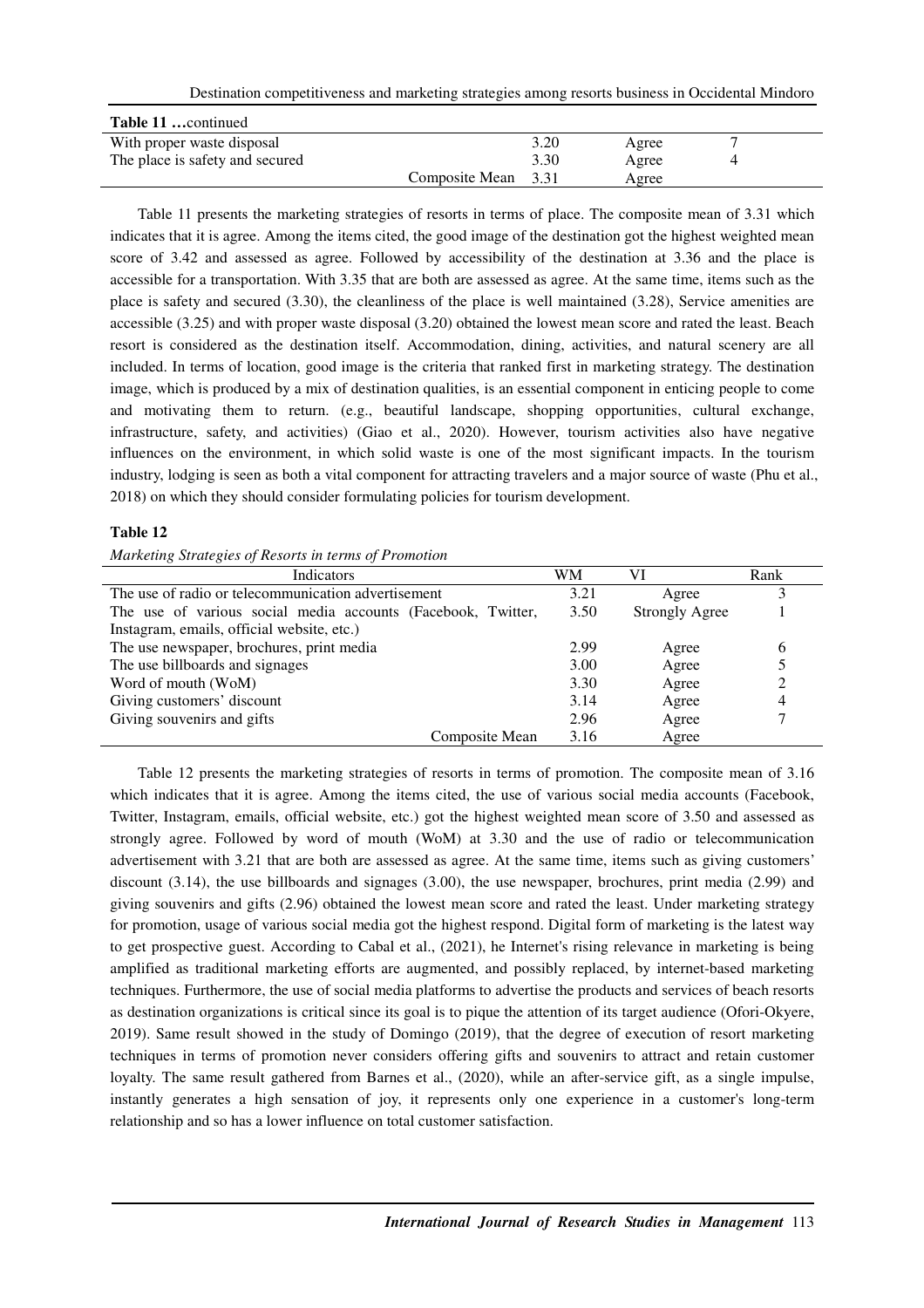| Summary Table on Marketing Strategies Employed |               |                       |      |
|------------------------------------------------|---------------|-----------------------|------|
| Indicators                                     | Weighted Mean | Verbal Interpretation | Rank |
| Product                                        | 3.27          | Agree                 |      |
| Price                                          | 3.23          | Agree                 |      |
| Place                                          | 3.31          | Agree                 |      |
| Promotion                                      | 3.16          | Agree                 |      |
| Composite Mean                                 | 3.24          | Agree                 |      |

# **Table 13**

Table 13 presents the summary on marketing strategies employed by resorts business in Occidental Mindoro. The composite mean of 3.24 which indicates that it is agree. Among the item cited, the place got the highest weighted mean score of 3.31 and assessed as agree. Followed by product at 3.27 and price with 3.23 that are both are assessed as agree. At the same time, items promotion with 3.16 obtained the lowest mean score and rated the least. The data reveals that place is the priority of the respondents in Occidental Mindoro in rating the marketing strategy of a beach resort. Beach resorts are mostly located in destinations where natural environment is their main product that can be seen in both land and under water. A location with outstanding natural beauty can engage in "Place Marketing" and "Place Promotion," which will lead to fields of knowledge and a favorable image for places in the tourist industry (Salman et al., 2017). In study of Reineman and Ardoin (2017), place attachment is described as "the bonding of individuals to places" in which the physical and social characteristics of the place provide a chance to broaden the idea of place as a static, geographic, and, generally, terrestrial location.

Moreover, the researcher observed that some beach promotions in their website and Facebook pages are outdated and some provided less information that tourist may use to decide on their travel options. Tourist are avoiding in which is according to Elrahem et al. (2017), a deceptive marketing section or deceptive advertising that may result in market imperfections. Tourist will lose their trust once resort promotions turned out to be misleading. In addition to that, marketing when carried out in a deceptive manner, such as on printed advertisements and social media platforms (Facebook, Instragram, website), it will have the ability to distribute information exponentially with almost no limitations on using pictures unrelated to the resort being marketed Fedeli (2019), and once physically visited will lead to negative consequence in the establishment.

## **Table 14**

| Difference of Responses on Level of Competitiveness of Resorts When Grouped According to Profile |  |  |
|--------------------------------------------------------------------------------------------------|--|--|
|                                                                                                  |  |  |

| vv                       |                  |         |                 |
|--------------------------|------------------|---------|-----------------|
| Age                      | $\lambda$ 2c / U | p-value | Interpretation  |
| Physiography And Climate | 4.908            | 0.179   | Not Significant |
| Mix Of Activities        | 1.628            | 0.653   | Not Significant |
| Special Events           | 1.23             | 0.746   | Not Significant |
| Infrastructure           | 10.969           | 0.012   | Significant     |
| Awareness and Image      | 6.058            | 0.109   | Not Significant |
| Cost/Value               | 1.082            | 0.781   | Not Significant |
| Sex                      |                  |         |                 |
| Physiography And Climate | 15989            | 0.078   | Not Significant |
| Mix Of Activities        | 15135.5          | 0.010   | Significant     |
| <b>Special Events</b>    | 16500            | 0.197   | Not Significant |
| Infrastructure           | 15011.5          | 0.008   | Significant     |
| Awareness and Image      | 14482            | 0.001   | Significant     |
| Cost/Value               | 14595.5          | 0.002   | Significant     |
| <b>Frequency Visit</b>   |                  |         |                 |
| Physiography And Climate | 6.413            | 0.170   | Not Significant |
| Mix Of Activities        | 4.841            | 0.304   | Not Significant |
| <b>Special Events</b>    | 11.688           | 0.020   | Significant     |
| Infrastructure           | 8.404            | 0.078   | Not Significant |
| Awareness and Image      | 10.796           | 0.029   | Significant     |
| Cost/Value               | 12.133           | 0.016   | Significant     |
|                          |                  |         |                 |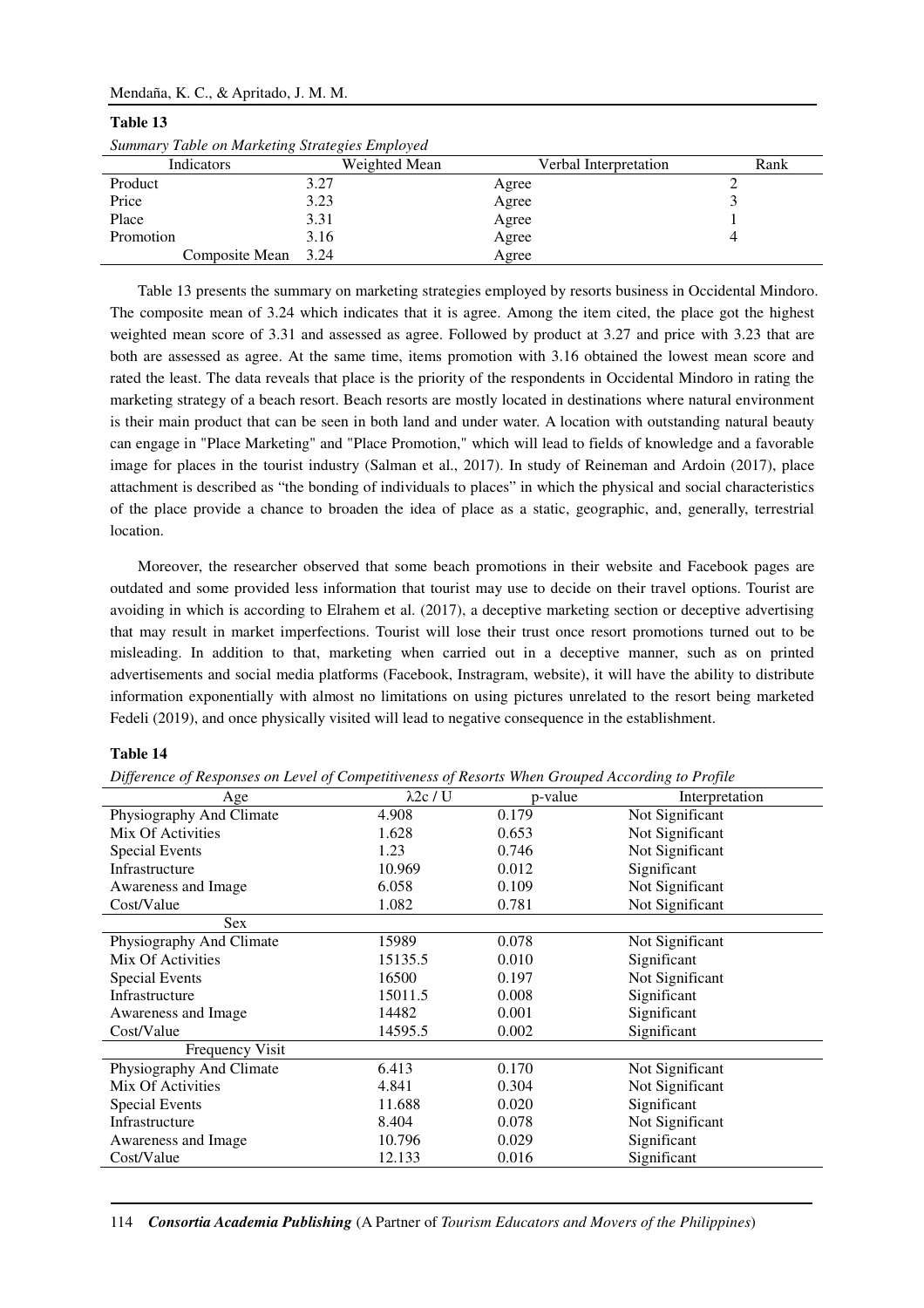| Purpose of Visit         |        |       |                           |
|--------------------------|--------|-------|---------------------------|
| Physiography And Climate | 5.792  | 0.327 | Not Significant           |
| Mix Of Activities        | 8.468  | 0.132 | Not Significant           |
| <b>Special Events</b>    | 12.754 | 0.026 | Significant               |
| Infrastructure           | 7.629  | 0.178 | Not Significant           |
| Awareness and Image      | 7.731  | 0.172 | Not Significant           |
| Cost/Value               | 6.818  | 0.235 | Not Significant           |
| Occupation               |        |       |                           |
| Physiography And Climate | 8.574  | 0.073 | Not Significant           |
| Mix Of Activities        | 7.715  | 0.103 | Not Significant           |
| <b>Special Events</b>    | 9.857  | 0.043 | Significant               |
| Infrastructure           | 30.247 | 0.000 | <b>Highly Significant</b> |
| Awareness and Image      | 14.507 | 0.006 | Significant               |
| Cost/Value               | 18.512 | 0.001 | Significant               |

Table 14 displays the comparison of responses on the level of competitiveness of resort in Occidental Mindoro when grouped according to profile variables. It was observed that there was a significant difference on infrastructure when grouped according to age. This was observed since the obtained p-value was less than 0.05 alpha level. Based on the post hoc test conducted, it was found out that 22 years old and below has greater assessment on infrastructure. In terms of sex, there were significant difference found on mix of activities ( $p =$ 0.010), infrastructure ( $p = 0.008$ ), awareness and image ( $p = 0.001$ ) and cost/value ( $p = 0.002$ ). This means that the responses of male and female varies significantly, where female have greater assessment. There was significant difference observed on special events, awareness and image and cost/value since the obtained *p*-values were less than 0.05 alpha level. From the pairwise comparison, it was found out that those who visit the place "others" have greater assessment on the above indicators. As to purpose of visit, significant difference was found on special events  $(p = 0.026)$  and this was observed on those who have other reasons for visiting the place. Lastly, there were significant difference on special events, infrastructure, awareness and image and cost/value when grouped according to occupation. This was observed since the computed *p*-values were less than 0.05 alpha level. Based from the post hoc test conducted, it was found out that those who are self-employed was considered significant.

## **Table 15**

*Difference of Responses on Marketing Strategies Employed When Grouped According to Profile* 

| Age              | $\lambda$ 2c / U | p-value | Interpretation  |
|------------------|------------------|---------|-----------------|
| Product          | 9.81             | 0.020   | Significant     |
| Price            | 2.528            | 0.470   | Not Significant |
| Place            | 5.839            | 0.120   | Not Significant |
| Promotion        | 3.334            | 0.343   | Not Significant |
| Sex              |                  |         |                 |
| Product          | 14593            | 0.002   | Significant     |
| Price            | 14661            | 0.003   | Significant     |
| Place            | 14802            | 0.004   | Significant     |
| Promotion        | 15530.5          | 0.029   | Significant     |
| Frequency Visit  |                  |         |                 |
| Product          | 7.549            | 0.110   | Not Significant |
| Price            | 1.89             | 0.756   | Not Significant |
| Place            | 7.599            | 0.107   | Not Significant |
| Promotion        | 8.336            | 0.080   | Not Significant |
| Purpose of Visit |                  |         |                 |
| Product          | 9.968            | 0.076   | Not Significant |
| Price            | 10.518           | 0.062   | Not Significant |
| Place            | 3.89             | 0.565   | Not Significant |
| Promotion        | 10.751           | 0.057   | Not Significant |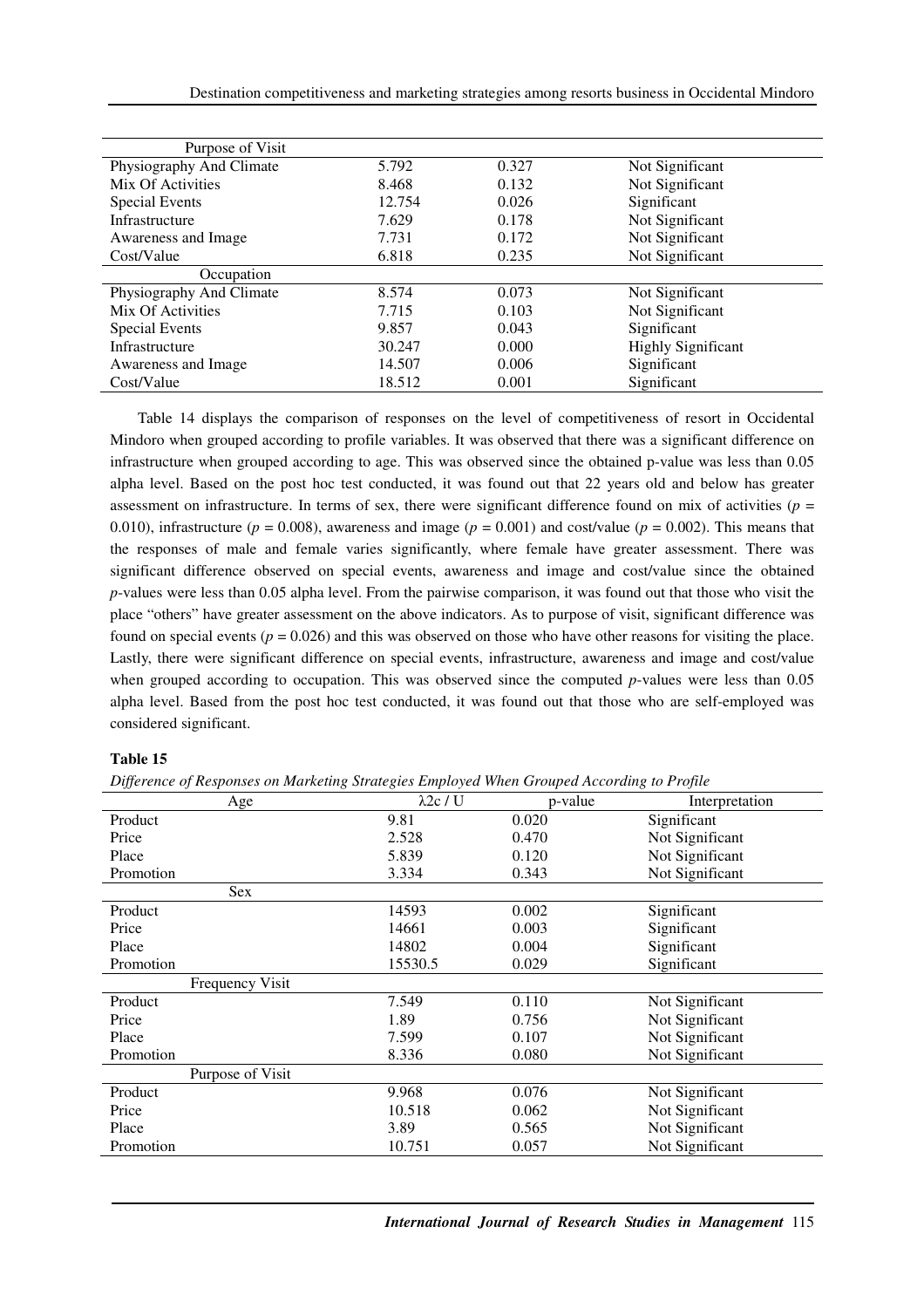|           | Occupation |        |       |                           |
|-----------|------------|--------|-------|---------------------------|
| Product   |            | 21.304 | 0.000 | <b>Highly Significant</b> |
| Price     |            | 12.214 | 0.016 | Significant               |
| Place     |            | 13.323 | 0.010 | Significant               |
| Promotion |            | 13.959 | 0.007 | Significant               |

Table15 shows the comparison of responses on the marketing strategies employed when grouped according to profile variables. It was observed that there was a significant difference on product when grouped according to age. This was observed since the obtained p-value of 0.020 was less than 0.05 alpha level. Based from the post hoc test conducted, it was found out that 22 years old and below employed the strategies on product. As seen also from the result that there was a significant difference when grouped according to sex and occupation because all p-values were less than the alpha level of 0.05. This only implies that the responses vary and from the test conducted it was found out that female and those who are self-employed greatly employed the marketing strategies.

## **4. Conclusion and Recommendation**

The main objective of this study is to evaluate the destination competitiveness and marketing strategies of resort business in Occidental Mindoro. The findings revealed that majority of the respondents are female students who belongs to generation Y, and occasionally visited the resorts usually on a day trip only. Good weather condition under the item physiography and climate was assessed as the most competitive indicator in determining the destination competitiveness of resort business in the province. Furthermore, result of the study also showed that by using the 4Ps of marketing mix, resort business in Occidental Mindoro motivated the tourist to visit the resort establishment when product that is related to food and beverages is used as the marketing tool. Base on the data that was collected, Provincial Tourism Office should take action to disclose the lowest factors that affected the destination competitiveness level of the resort business within the resort owners and Local Government Unit- Tourism Office in the entire province. By having a joint project with other concern government offices that will address the improvement in infrastructure that will benefit the resort owners and tourist, and initiatives that will promote, protect, and educate regarding green or sustainable tourism. It is also recommended that Provincial Tourism Council and academe sector in the province to conduct more subsequent research that will focus its topic on the findings beyond the researcher study's parameters to gather more data that will help enhance the destination competitiveness of resort business in Occidental Mindoro.

#### **5. References**

- Ahn, J., Back, K.-J., & Choe, Y. (2019). Customers' needs satisfaction: A scale validation with refinement in the integrated resort setting. *International Journal of Hospitality Management, 82*, 39–47. https://doi.org/10.1016/j.ijhm.2019.03.028
- Albayrak, T., Caber, M., Rosario González-Rodríguez, M., & Aksu, A. (2018). Analysis of destination competitiveness by IPA and IPCA methods: The case of Costa Brava, Spain against Antalya, Turkey. *Tourism Management Perspectives*, 28, 53–61.
- Aldebi, H., & Aljboory, N. (2017). The impact of the tourism promotion-mix elements on the foreign tourists' mental images of the Jordanian tourist destinations (A Field Study). *International Business Research*, *11*(1), 74.
- Almeida-Garcíaa F., Domígunez-Azcueb J., Mercadé-Meléc P., & Pérez-Tapia G. (2020). Can a destination really change its image? The roles of information sources, motivations, and visits. *Tourism Management Perspective*s.34. 2020,100662. https://doi.org/10.1016/j.tmp.2020.100662
- Amara, D. (2017). *Egypt wedding tourism destinations: A new tourism demand motivator, the case of El Gouna*. https://doi.org/10.21608/thalexu.2017.47783
- Barlan, L., & Festijo, B. (2013). Promotional activities of beach resort in Mabini, Batangas using the marketing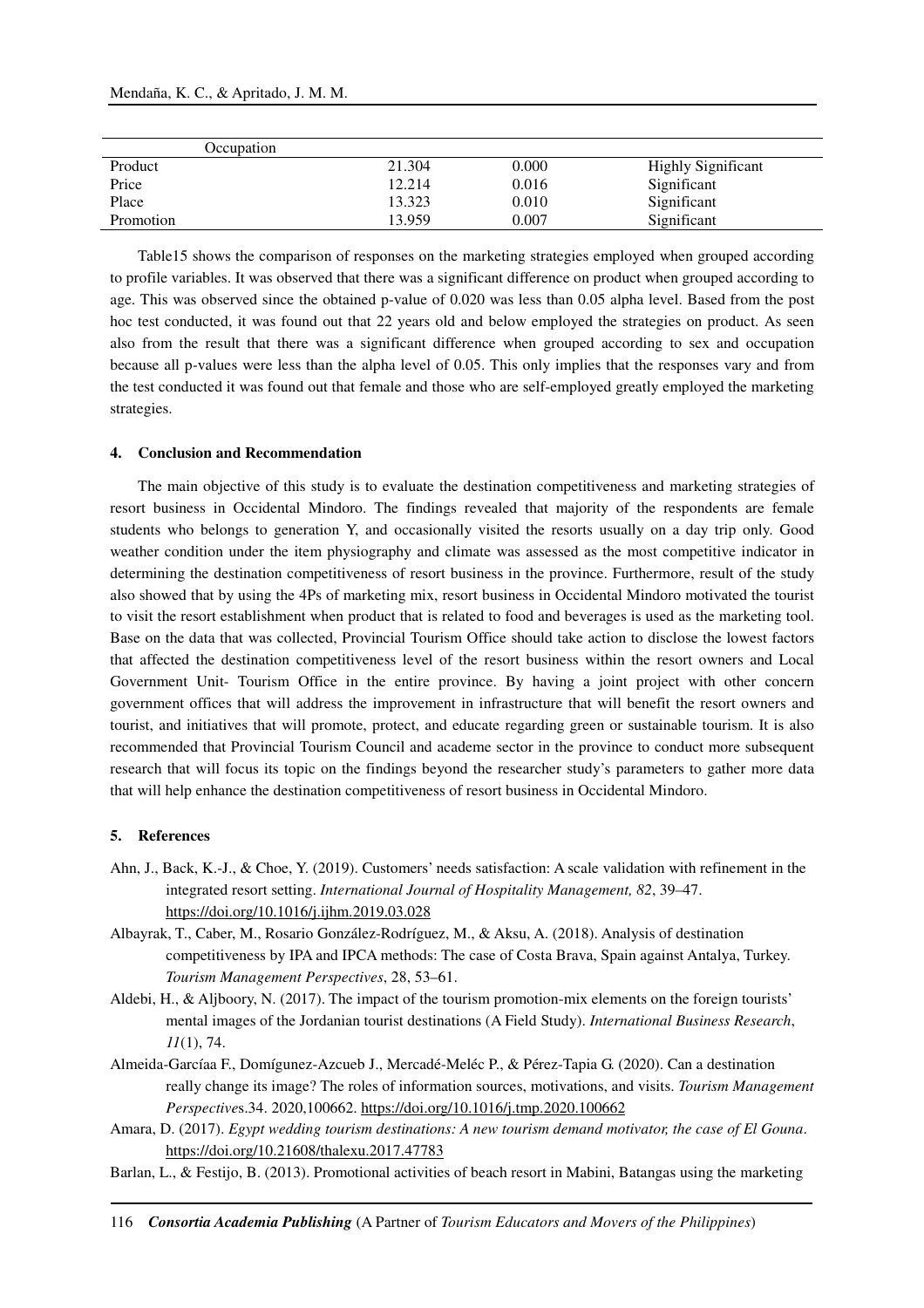mix model. *Journal of Hospitality & Tourism Research*, *10*(1), 26-32.

- Barnes, D. C., Kraemer, T., Gouthier, M. H. J., Ludwig, N., & Giese, A. (2020). After-service gifts: Evaluating how presence, context and value impact customer satisfaction and customer delight. *Journal of Marketing Theory and Practice,* 1–15. https://doi.org/10.1080/10696679.2020.1842769
- Başarangil, I., & Nişikli, N. (2017). Service quality determinants in highway travel services: A research on y-generation. *IOSR Journal of Business and Management, 19*(4), 68-77. https://doi.org/10.9790/487X-1904036877
- Binter, U., Ferjan, M., & Neves, J. V. (2016). Marketing mix and tourism destination image: The study of destination bled, Slovenia. *Organizacija*, *49*(4), 209-223.
- Cabal, E. M., Villarin Sr., P. T., & de Guzman, M. F. D. (2021). Experiences on extreme weather events and promotion strategies of resort business owners in Zambales, Philippines *American Journal of Humanities and Social Sciences Research, 5*(5), 112-121.
- Carvache-Franco, M., Carvache-Franco, O., Carvache-Franco, W., Villagómez Buele, C., & Arteaga Peñafiel, M. (2018). The tourist demand from the perspective of the motivation, assessment and satisfaction in a sun and beach destination: The Manta Case, Ecuador. *GeoJournal of Tourism and Geosite*s, *22*(2), 561-572. https://10.30892/gtg.22224-311
- Choudhary, P., & Gangotia, A. (2017). Do travel decision-making styles and gender of generation Y have any association with travel information share on social networking sites*? Journal of Hospitality and Tourism Technology, 8*(2), 152–167. https://doi.org/10.1108/jhtt-09-2016-0052
- Cimbaljević, M., Stankov, U., & Pavluković, V. (2018). Going beyond the traditional destination competitiveness – reflections on a smart destination in the current research. *Current Issues in Tourism,* 1–6.
- Department of Tourism. (2020). Tourism industry hikes share in GDP to 13%; Puyat sees strong recovery from pandemic. Retrieved February 20,2021, from http://www.tourism.gov.ph
- Domingo, E. J. S. (2019). Marketing practices of resorts in Cuyapo, Nueva Ecija: Implications to business and social studies. *International Journal of Advanced Engineering, Management and Science. 5*(11), 580-586.
- Drakulić Kovačević, N., Kovačević, L., Stankov, U., Dragićević, V., & Miletić, A. (2018). Applying destination competitiveness model to strategic tourism development of small destinations: The case of South Banat district. *Journal of Destination Marketing & Management*, *8*, 114–124
- Elrahem, S. A., Elaster, A., Mohamed, A. M., & Ali, M. A. (2017). The impact of misleading marketing practices on behavioral intention of hotel customers. *Minia Journal of Tourism and Hospitality Research, 1*(2), 165-188.
- Fedeli, G. (2020). 'Fake news' meets tourism: a proposed research agenda. *Annals of Tourism Research, 80,* 102684. https://doi.org/10.1016/j.annals.2019.02.002
- Folgado-Fernández, J., Di-Clemente, E., Hernández-Mogollón, J., & Campón-Cerro, A. (2018). Water tourism: A new strategy for the sustainable management of water-based ecosystems and landscapes in Extremadura (Spain). *Land, 8*(1). https://doi.org/10.3390/land8010002
- Friedrich J., Stahl J., Fitchett J. M., & Hoogendoorn G. (2020). To beach or not to beach? Socio-economic factors influencing beach tourists' perceptions of climate and weather in South Africa. *Transactions of the Royal Society of South Africa*, 1–9. https://doi.org/10.1080/0035919x.2020.1716869
- Giao, H., Ngan, N., Phuc, N., Tuan, H., Hong, H., Anh, H., Nhu, D., & Lan, N. (2020). How destination image factors affect domestic tourists revisit intention to Ba Ria-Vung Tau Province, Vietnam. *The Journal of Asian Finance, Economics and Business, 7*(6), 209- 220. https://doi.org/10.13106/JAFEB.2020
- Goffi, G., Cucculelli, M., & Masiero, L. (2019) Fostering tourism destination competitiveness in developing countries: The role of sustainability. *Journal of Cleaner Production*, *209*, 101-115.
- Gómez-Martín M., Armesto-López X., & Martínez-Ibarra E. (2017). Tourists, weather and climate. Official tourism promotion websites as a source of information. *Atmosphere, 8*(12), 255. https://doi.org/10.3390/atmos8120255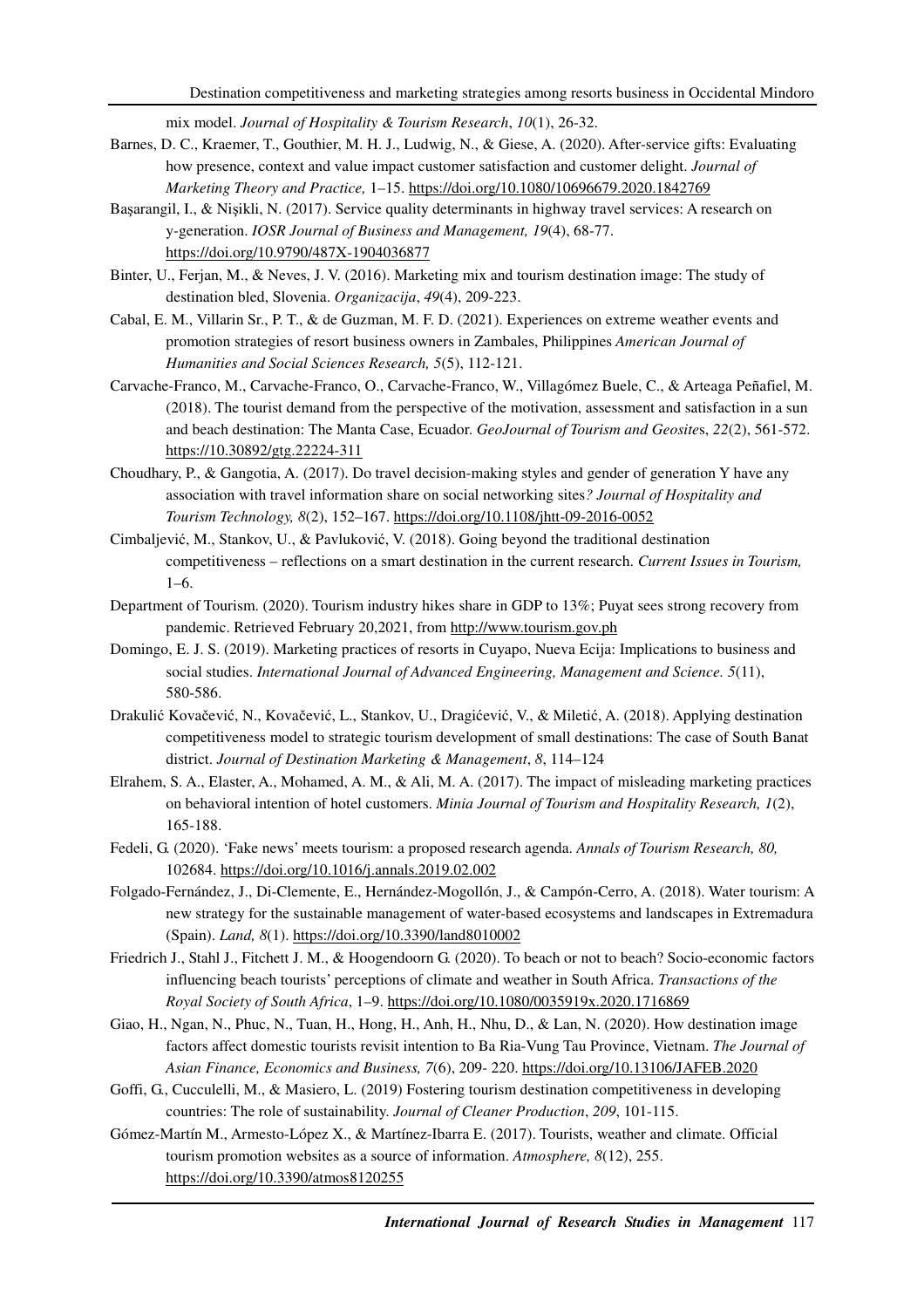- Happ, E. (2021). Tourism destination competitiveness with a particular focus on sport: The current state and a glance into the future – a systematic literature analysis. *Journal of Sport & Tourism*, *25*, 66-82.
- Hasanah, N., Maryetnowati, D., Edelweis, F., Indriyani, F., & Nugrahayu, Q. (2020, December 6). The climate comfort assessment for tourism purposes in Borobudur Temple Indonesia. *Heliyon, 6*(12).
- Hjalager, A.-M. (2020). Land-use conflicts in coastal tourism and the quest for governance innovations. *Land Use Policy, 94*, 104566. https://doi.org/10.1016/j.landusepol.2020.104566
- Hritz, N., & Cecil, A. (2019): Small business owner's perception of the value and impacts of sport tourism on a destination. *Journal of Convention & Event Tourism*. 20(3). 224-240. https://doi.org/10.1080/15470148.2019.1635547
- Hutami, D. A., & Narottama, N. (2021). Marketing strategy for Palmilla Beach Club Tourist Attractions in Melasti Beach, Ungasan. *American Journal of Humanities and Social Sciences Research, 5*(5), 314-319.
- Khan I., & Hou, F. (2020, September 20). The dynamic links among energy consumption, tourism growth, and the ecological footprint: the role of environmental quality in 38 IEA countries. *Energy*, 222. https://doi.org/10.1016/j.energy.2021.119935
- Knollenberg, W., Duffy, L. N., Kline, C., & Kim, G. (2020). Creating competitive advantage for food tourism destinations through food and beverage experiences. *Tourism Planning & Development,* 1–19. https://doi.org/10.1080/21568316.2020.1798687
- Kubickova, M., & Martin, D. (2020). Exploring the relationship between government and destination competitiveness: The TALC model perspective. *Tourism Managemen*t, *78*, 104040.
- Landman, P. (2020). Resort Hotel. Retrieved February 15, 2021, from https://www.xotels.com
- Li J., Pearce P. L., & Low D. (2018). Media representation of digital-free tourism: A critical discourse analysis. *Tourism Management*, *69*, 317–329. https://doi.org/10.1016/j.tourman.2018.06.027
- Liberato P., Liberato D., Abreu A., Alén-González E., & Rocha Á. (2018). Generation Y: The competitiveness of the tourism sector based on digital technology. *Information Technology Science,* 227–240. https://doi.org/10.1007/978-3-319-74980-8\_21
- Lin, Z., You, K., Lau, C. K., & Demir, E. (2019). Segmenting global tourism markets: A panel club convergence approach. *Annals of Tourism Research, 75*, 165–185.
- Marasigan, M. A. Y., & Borbon, N. M. D. (2021). Destination competitiveness in the view of resort managers. *International Journal of Research Studies in Education, 10*(1), 23-35.
- Markgraf, B. (2018). Eight P's in marketing tourism. Retrieved February 5 2021, from https://smallbusiness.chron.com
- Matthews L., Scott D., & Andrey J. (2019). Development of a data-driven weather index for beach parks tourism. *International Journal of Biometeorology*. https://doi.org/10.1007/s00484-019-01799-7
- Mccombes, S. (2020). Descriptive research. Retrieved January 25 2021, from https://www.scribbr.com
- Mohammed, N. H., Abdullah, S., Salleh, S. M., Rashid, K. M., Hamzah, S. F. M., & Sudin, N. (2017). Relationship among service and product quality, and price in establishing customer satisfaction. *Journal of Biological and Environmental Sciences, 7*(5), 45-50.
- Moy, L. Y. Y., Thuraiselvam, S., & Yii, F. L. K. (2017). Tying the knot in Malaysia: The factors that motivate venue selection and venue attributes. *Asia-Pacific Journal of Innovation in Hospitality and Tourism, 6*(2), 75-80.
- Mustafa, H., Omar, B., & Mukhiar, S. N. S. (2019). Measuring destination competitiveness: An importance -performance analysis (IPA) of six top island destinations in South East Asia. *Asia Pacific Journal of Tourism Research, 25*(3), 223–243.
- Ofori-Okyere, I. (2019). The role of social media platforms in the promotion of beach resorts in the western region of Ghana. *ADRRI Journal of Arts and Social Sciences, 16*(6), 99-124. https://journals.adrri.org/index.php/adrrijass/article/view/470
- Park, S., Woo, M., & Nicolau, J. L. (2019). Determinant factors of tourist expenses. *Journal of Travel Research, 59*(5).

118 *Consortia Academia Publishing* (A Partner of *Tourism Educators and Movers of the Philippines*)